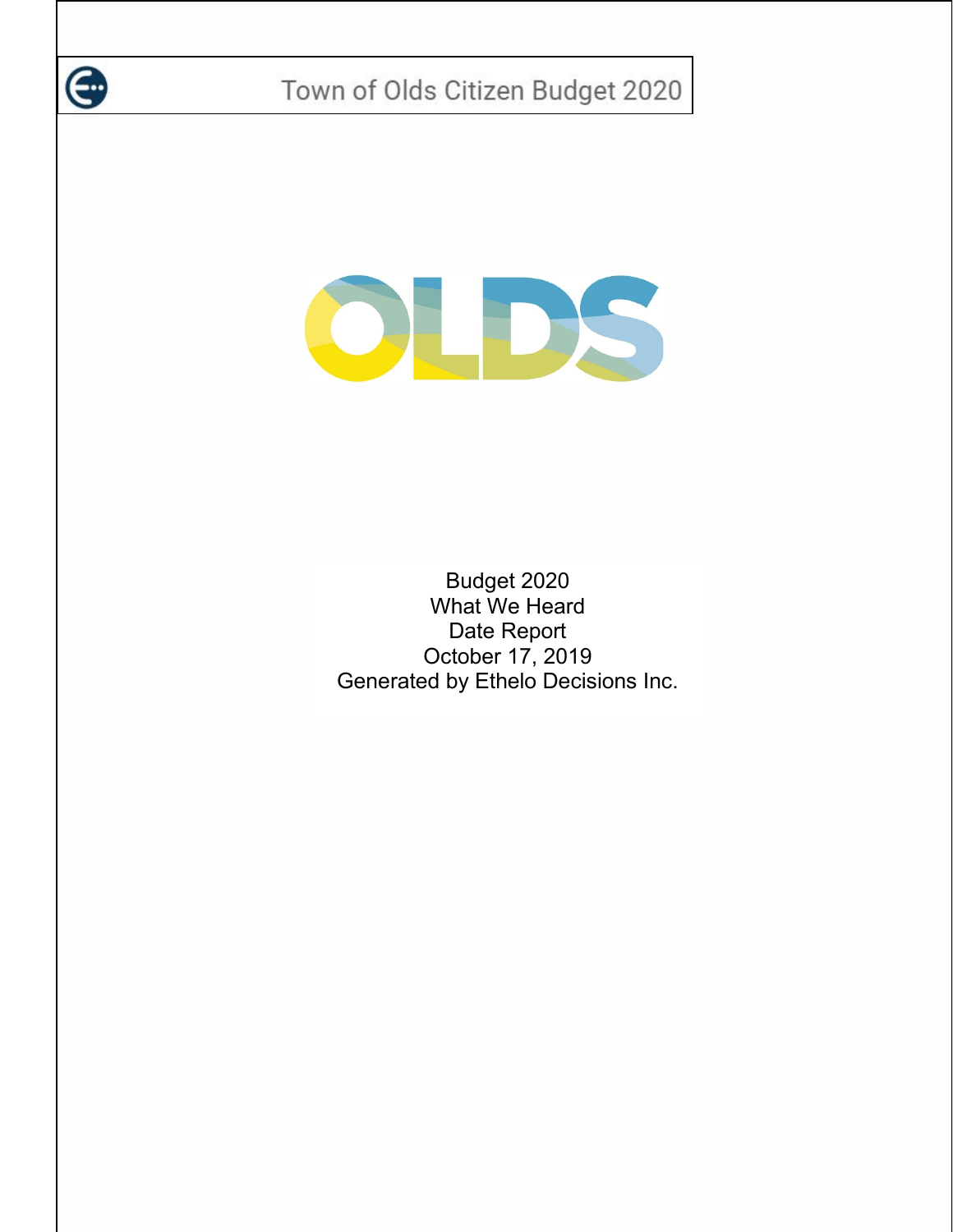

Votes: 315 (30% of visitors)

Site Visitors: 1,041





## **Demographics**

Which category describes you? Age  $30 - 45$ 95 Owner 211 Renter<sup>25</sup> 46-64 83

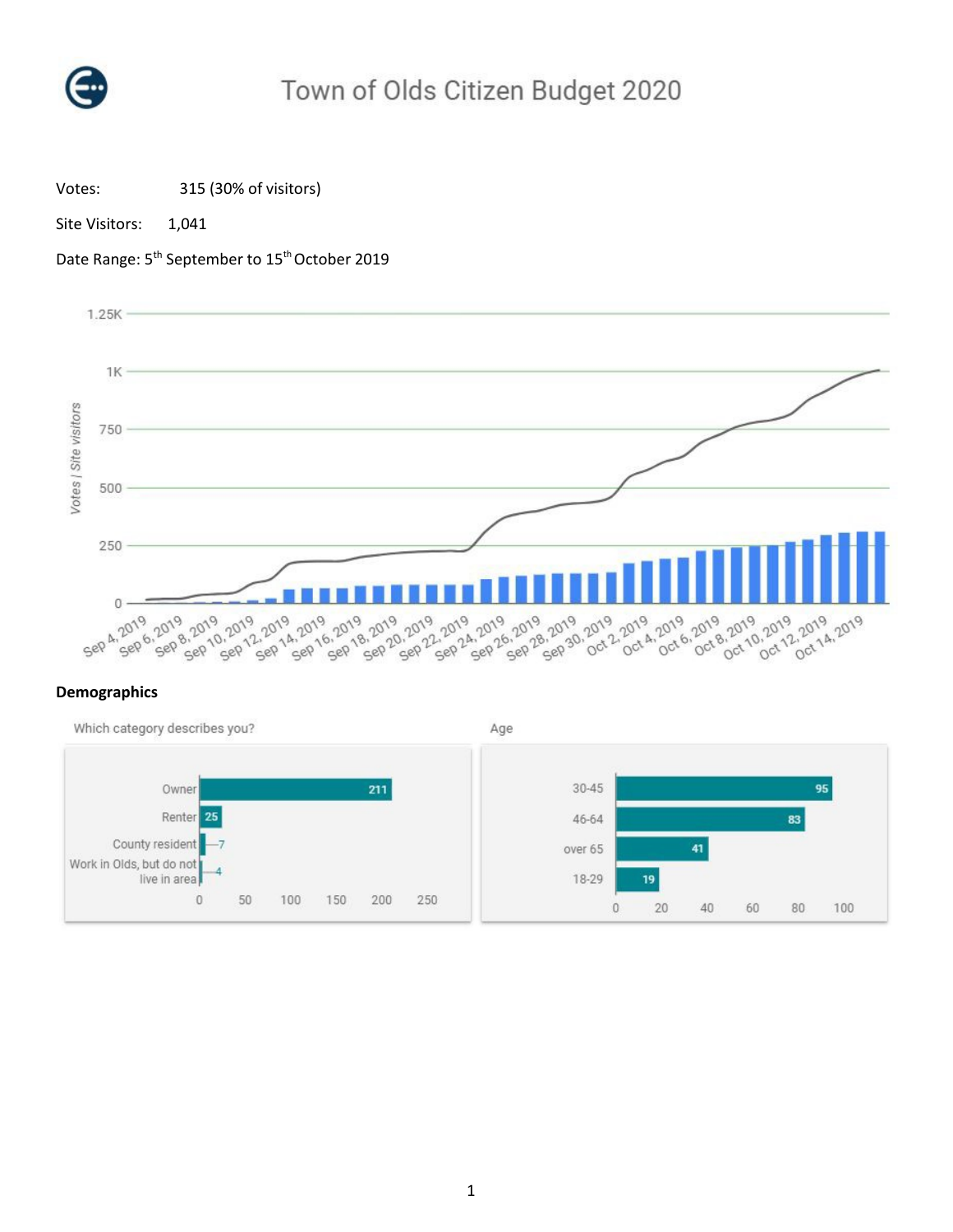

### **Fire Services**

Which of the following tax strategies do you support for Fire Services?



## **General Questions**

Thinking about programs and services you receive from the Town of Olds, which value do you say you get for your tax dollar?

For services primarily funded directly from your tax dollars, what area do you feel should receive the greatest attention from your municipal leaders?



Thinking about future priorities for the Town of Olds over the next 3-5 years, what do you feel should be the top five areas of focus?

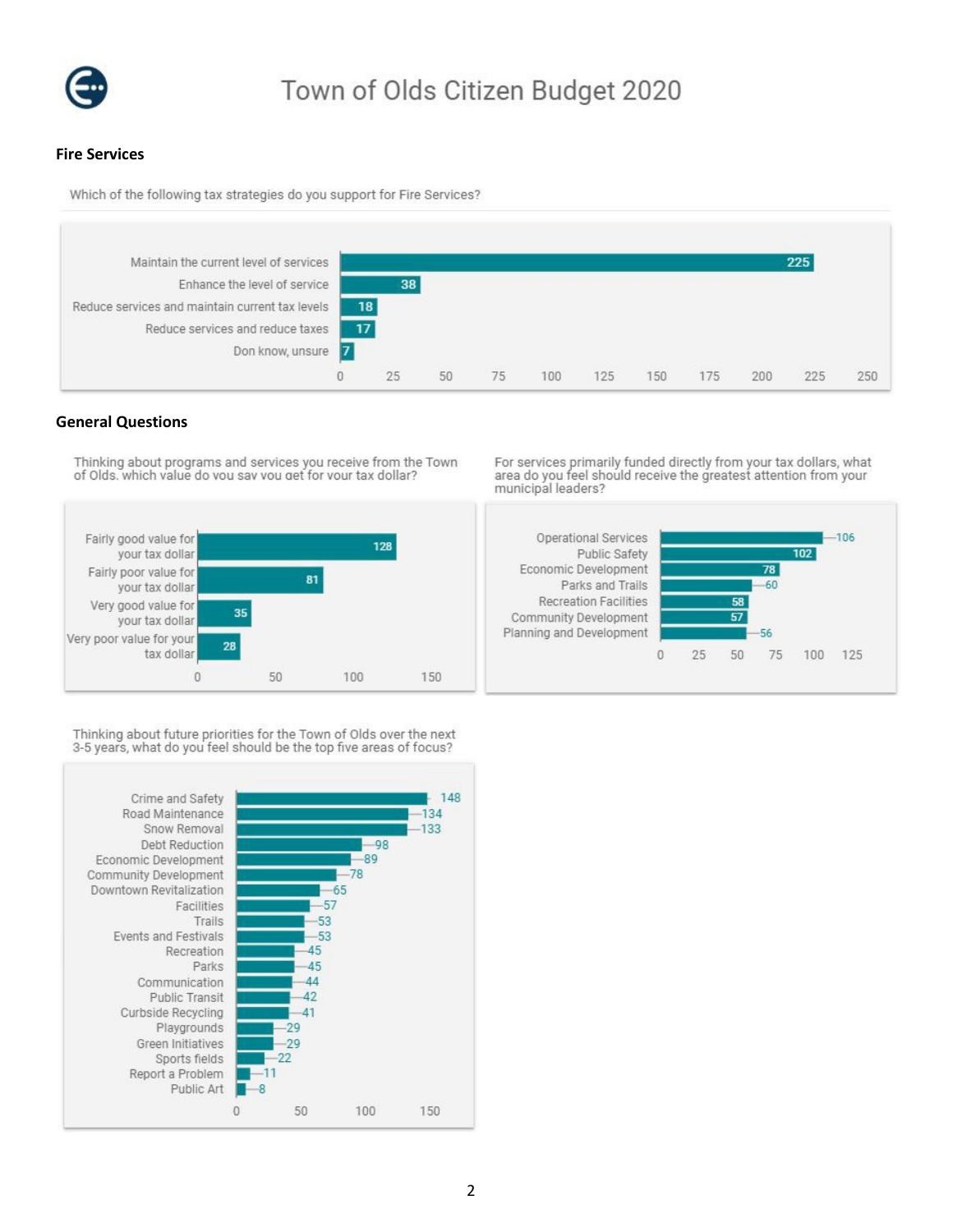

# *For the following 2 charts, see data tables for complete analysis*

Are there services that you would like to see expanded?



Are there services you would like to see reduced or eliminated?



### **Parks and Trails**

Which of the following tax strategies do you support for the<br>beautification of Olds?

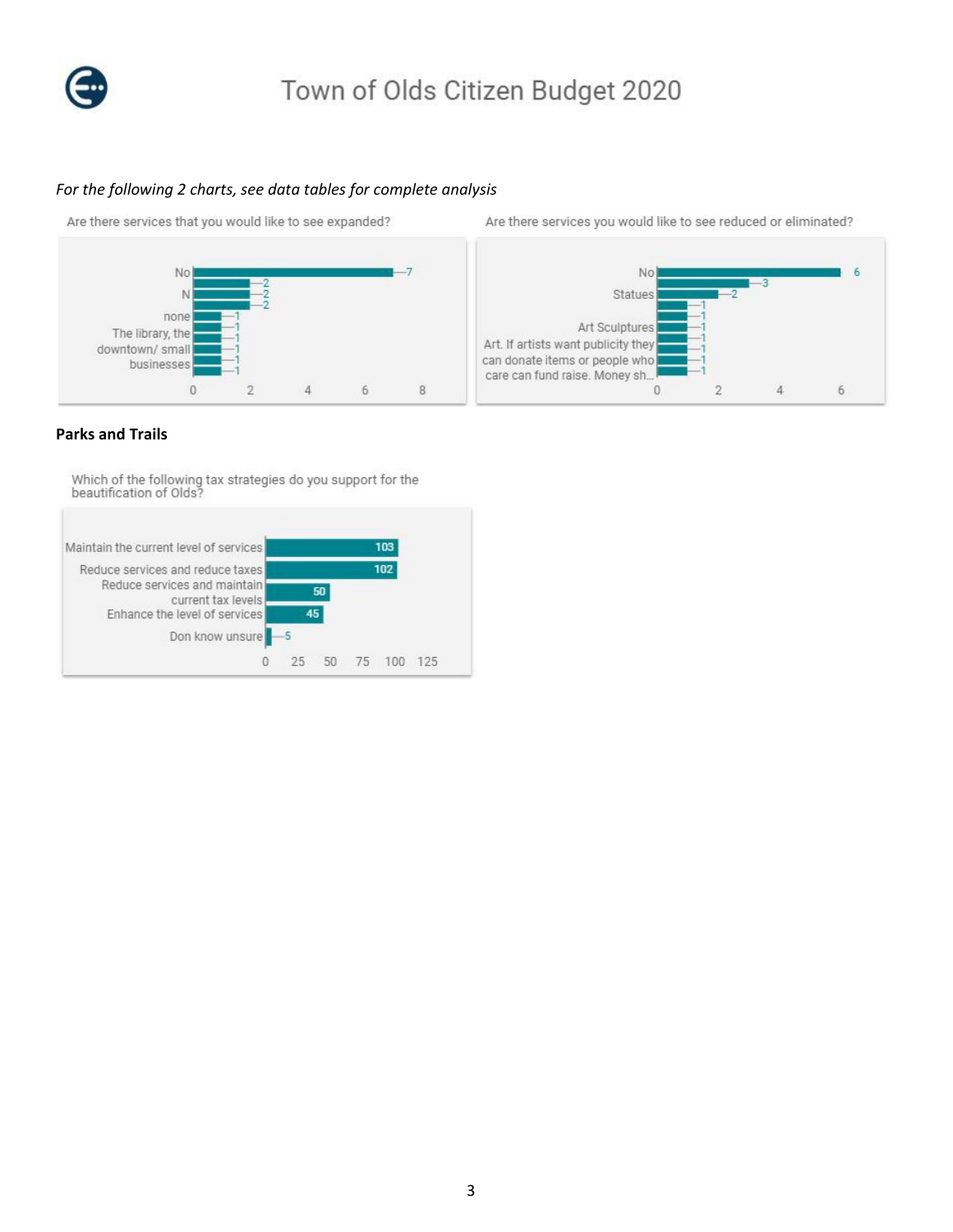

### **Recreation Facilities**

On a scale of 1 to 5 where 1 is strongly disagree and 5 is strongly<br>agree. do vou feel there is a need for a third indoor ice?



Which of the following tax strategies do you support for the Olds Sportsplex?



### **Roads**

Which of the following tax strategies do you support for Roads?



On a scale of 1 to 5 where 1 is strongly disagree and 5 is strongly<br>agree would you be willing to support a tax increase to construct a new ice surface?

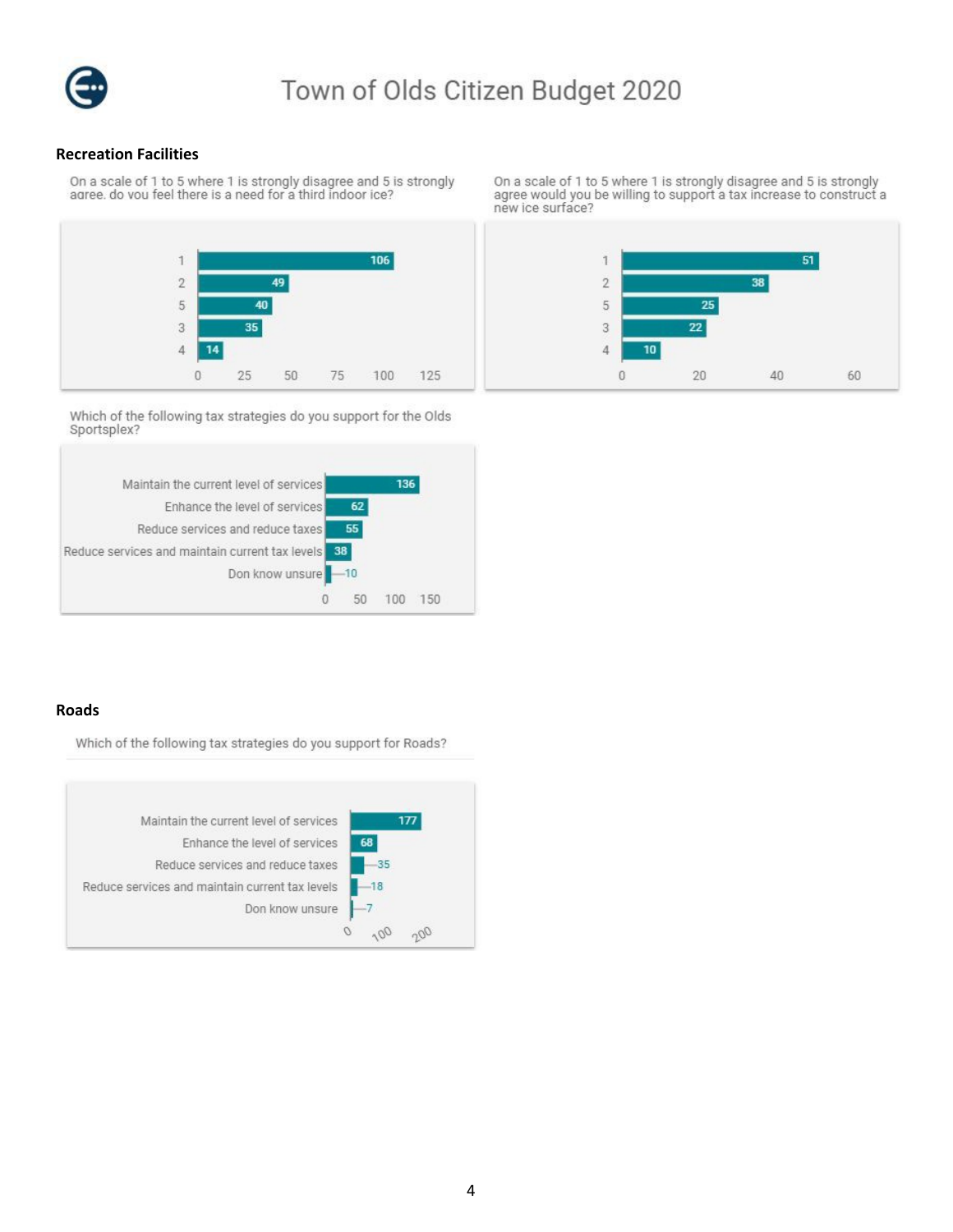

### **General Questions Details: Are there any services you would like to see expanded?**

Snow removal could use a lot of common sense improvement.

57th St. running east and west beside the Holy Trinity school is horrible! The traffic travels much too fast and someone is going to be badly hurt one of these days. There are numerous children and adults alike that use the Holy Trinity Park playground, every day of the year almost and we need to curb the traffic that runs through here. We need a more visible crosswalk and perhaps make it a playground zone 24/7 as well as possibly speed bumps

More activities for young families

Ice surface.

Splash park Ball diamond completion.

Outdoor rinks

No, I really appreciate what we have and would like to see the present facilities be well maintained.

Plan for additional health facilities to accommodate growing population instead of more housing especially condo's.

Anything that world see kids occupied at low costs

Ice times for Rec - we have to travel to another town, Bowden and we pay taxes in Olds. I we should have to pay more tax for our kids to have the right to play and have equal time for our kids to play a sport!

More parks and more trails.Upkeep of the splashpark.

I am lucky to call Olds home.It is a beautiful community and we should all be proud!

Policing

Would like the splash park repaired & amp; operating

Unknown

Roads

Fix up the play grounds. The one west of the ag. Society needs attention.

More summer recprogramming, dog park openbut don forget about it.

Garbage/recycling service

Pickleball

We need another street sweeper and more of that, it really helps our town appear tidy.

Get the splash park up and running again.Increase library donations.

Garbage! Why are we adding more flowers that are so temporary, when this town really needs a overhaul on the garbage schedule. Flys and maggot covered garbage cans are a disgusting problem.

I think a rotation following would be muchbetter:

Garbage- week 1

Recycling- week 2

Garbag- week 3

Compost- week 4

Snow removal. Our cul-de sac is done once a year. It is horrible trying to get to work.

Rodeo and fair with small midway that the Ag Society/town used to have. Smaller towns across central are able maintain and host events to this day. why canOlds?

An area set for large trucks/truckers can park/eat/sleep while passing through town, everywhere seems to be no parking areas

Sidewalk. Ours is in bad shape but the town hasn fixed it yet

No.

Better winter road maintenance

no the town spends enough on services, if they want torearrange some of their priorities for services provided that would be acceptable, but no new spending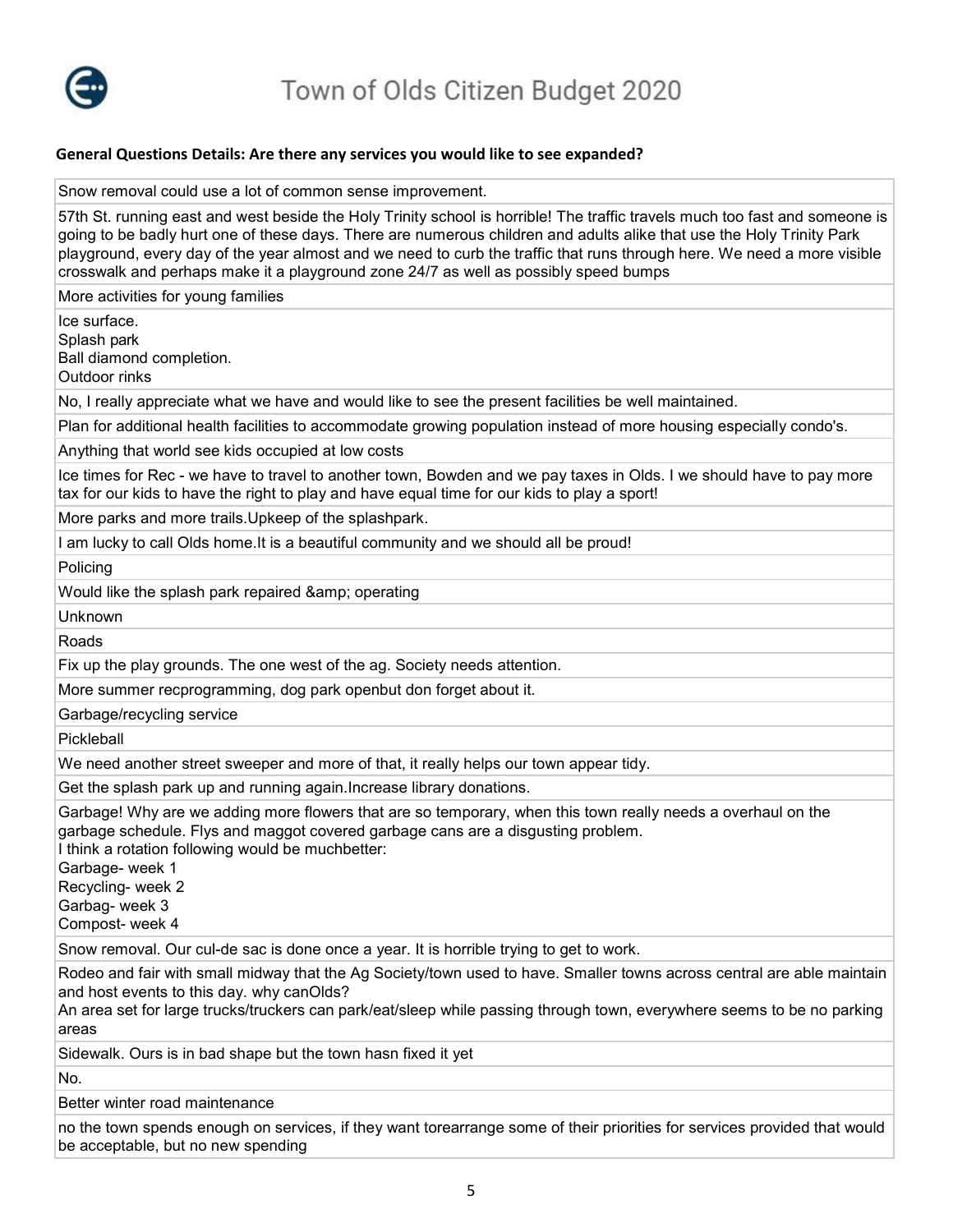

Would like to see the Olds Fair come back or more summer festivals. More Decorative lighting and activities in Uptowne. Lights by Coop. Outdoor skating surface.

Public safety and Public behavior. It is sickening to see the amount of drunk college students walking and drinking and shouting profanity by our house on an almost daily bases and nothing is being done about it.

1-walking trails around town to connect for a complete circuit and trails of different lengths. The town needs more trails to connect and not just in a neighbour hood but all around town. 2-The town should clean the city sidewalks themselves, A lot of older or young people cannot shovel snow. Every other city has a snow removal plow for sidewalks. 3- The green bin should be collected more often especially in the fall when clean up for winter is going on.

Better snow removal

Road maintenance

We need better up keep on our roads in town, better planning on when these take place! Sidewalks need improvements as well, again better planning around timing!!!

Garbage pickup at least every 2 weeks

Trails/bike paths/lanes that cohesively and safely connect north, south, east and west olds. Also crime & amp; safety.

I have enjoyed the beautiful planters all over the town.They are food for my soul.

Snow removal from my cul-de-sac more frequently

The town of Olds seems to above and beyond what is required of a town, except in practical areas

No

no

Support for amateur football. As the head coach of the peewee Huskies, I find it so disheartening that there is such minimal support and recognition for our organization, compared to hockey, lacrosse, soccer, baseball, etc

Economic development, Communication, vistor info and marketing Olds. Uber and Skip the dishes in Olds.

Winter snow removal in residential areas

I would like to see more walking and biking paths as well as a focus on infill and brownfield developments instead of building out. Planning a town more effectively so people can walk to the store instead of having to drive everywhere. Revitalizing Main Street and encouraging small business to flourish. Also the enforcement of apartments, business and the every day person to be recycling and composting.

I think that snow removal should be increased as there are times where it borders on impassable on certain streets.

Better snow removal and a correct and updated Snow removal / bus root.Two buses travel down Silverthorn Road every day twice a day and yet our road is not marked as a priority / bus route.Black bins picked up every other week.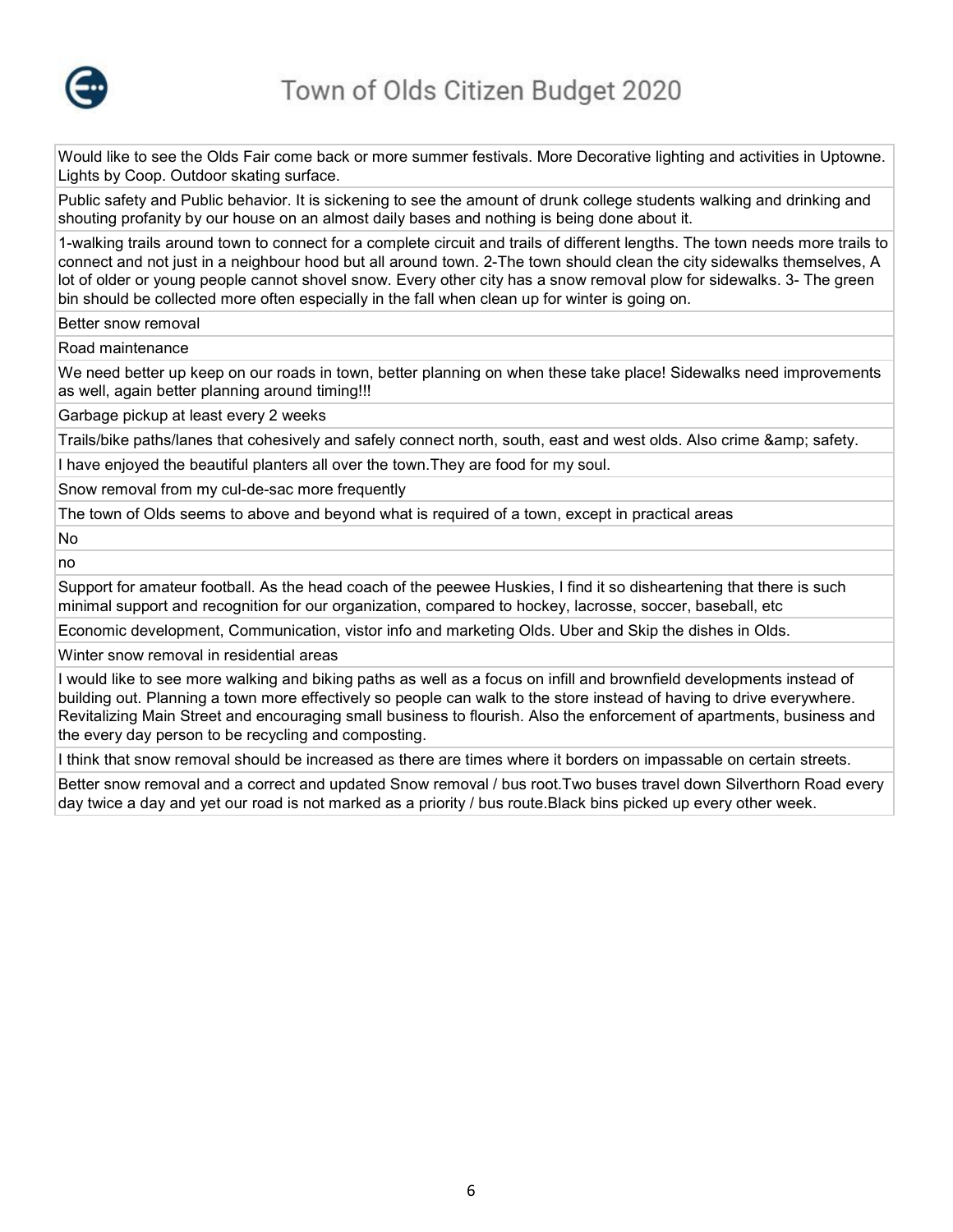

Street sweeping should be done properly in the spring which may require a few passes.Also it should be done after events at the cow palace or auction mart which drag huge amounts of mud and rocks onto the road.Truly embarrassing to see our streets in such disarray.This entire summer the roads and sidewalks were so covered in rocks it was impossible to do any activities such as rollerblading or skateboarding.The second time the street sweepers were out was the day before a snowfall, so the plow trucks came and spread rocks all over again, what a waste!I would gladly volunteer my time to drive the sweeper truck in the summer so that we don't have to live in a slum.

By-laws enforcement of part 4 CSB could be expanded.Lots of unsightly property, overhanging trees and blocked stop signs that seem to be ignored.Or save the money and get rid of the bylaw guys if they aren't performing their duties.

I know everyone would love to see garbage pickup more frequently.If our recycling does go to a sorting facility then information about proper recycling methods should also be provided to the public (eg. see City of Calgary Recycle Right program.

Outdoor skating areas - other towns in the county have them, so not sure why we cannot get them to work in our town...

Enhancement of Early Childhood supports.

Ie Social Connections for parents, guest speakers and events supporting young families, printed materials.

Community hall or location for dance studios to train out of- not enoughoptions or availability in this town

green bins need to be-picked up more regularly between April and Oct, rather than having bigger bins-at corner, that get filled with tree branches

When speaking of the green spaces and paths, I enjoy all but have noticed that maintenance on the paths are limited at best. Better attention can and should be paid to low, over hanging branches that pose a safety risk to users.

Connect all walking paths.

Arena renovated

Cheaper water and fix leaky pipes

services supporting family with young children and seniors

Pick up garbage more than once every 3 weeks

Safety and security of the town specially for our children.

Cleaning up after major snowfalls.Our street 58 Avenue very seldom is cleaned in winter

none

Transportation to Red Deer or Calgary, especially treatment centres for cancer. specialists, appt., etc

Snow removal could be better on secondary streets. Change garbage pickup and recycling pickup to every second week in winter and eliminate green bin pickup in winter, they don't fill up as fast in winter and whatever is in there can't rot when it's frozen.

Green initiatives and art and culture. Particularly like the art common and statues on highway 27, west end of town.

Snow removal and potholes.Olds. Is a great community and we love the events and activities planned in uptown and at centennial park. Overall no complaints.

I would like to see a grant for small businesses trying to attract and move workers to Olds.

Snow removal

We would love to see an outdoor ice rink, in the summer it could be used for street hockey. I would love it if we had tennis courts.

Event activities that include people who do not have families or aren't geared toward seniors and children.What about the 20 - 40 year olds?

**Trails** 

SNOW. REMOVAL.

Bike lanes and public bike racks downtown

Do away with angle parking because it is so unsafe

Additional black bin days, perhaps reducing frequnecy of green bin pick up during "off" season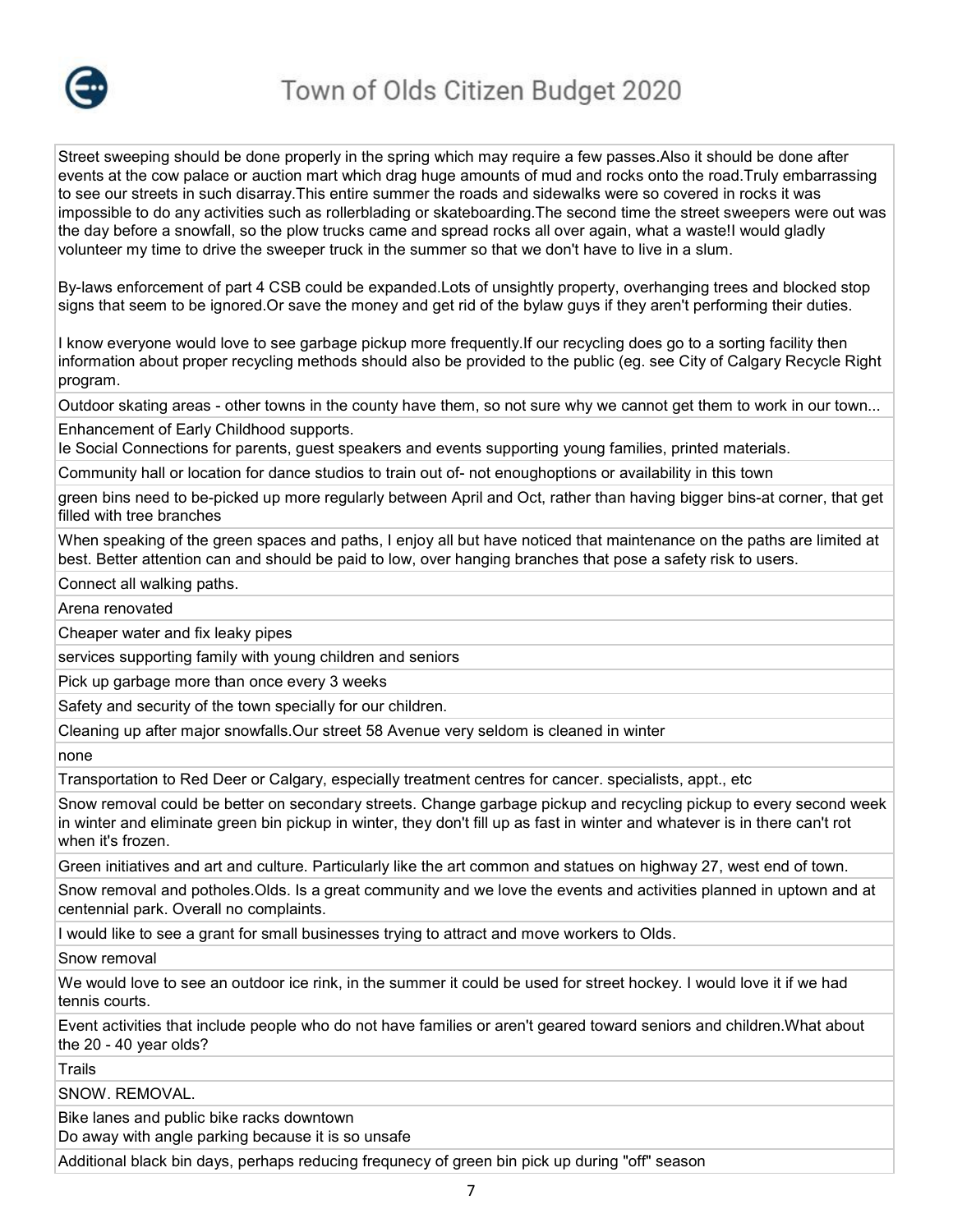

A bit more snow clearing in the winter on residential roads; and a place for soil/sod disposal and branch disposal somewhere in town or nearby like you do for the leaves and grass trimmings green bins to save driving all the way to didsbury with them!

Also could there be a potential tax incentive or water bill break for people who install stormwater mitigation strategies such as Rain Gardens, Rain Barrels, or even permeable pavement so that there is less burden on the water management system?

Taxes being LOWERED!

Would like to s

A community bus for Olds

Increase black garbage pickup to what it use to be 4-5 years ago.Town bylaw should be writing more speeding and distracted driving ri

We need an indoor soccer/Lacrosse field for year round enjoyment not another ice surface

Initiatives to introduce affordable housing for young working adults

Snowremoval

Garbage/Recycling pickup

Garbage pick up

N

Recycling facilities, added to existing facilities, for used oil, used oil filters, and anti-freeze.Why do we have to drive down to Didsbury?Some businesses actually burn used oil for heating.

no - town spends too much on unnecessary items as it is

Outside skating rink, outside basketball court, more connectors for bikes to ride around town and trails for walking, running and biking (preferably with some trees around). More frequent Black bins pick up in summer. A place for local small businesses, restaurants to show and sell their products on weekends.

Dog Bylaws

More support for other non profit sports in town. There is more than just hockey!re is talk or building more sports facilities why not be more inclusive to all sports why not some indoor soccer fieldsor space for gymnastics.

Parks and Trails

There should be more entertainment for all ages brought into town that is not a bar or sports related.

Bicycle lanes and racks dowtown

Trail systems in olds.

Communication in such areas as roadwork, snow removal and street sweeping. The current notification of services is extremely inadequate. The technology is available to send text notification and/or email notification etc by areas to be serviced. The current signage placement is woefully inefficient and should be at a minimum of a week before the actual work is performed.

off leash areas for dogs

Garbage services and road maintence.

The museum is highly unrecognized. They need a new building with more room. Most of the town doesn't know it exists. The library could also use more funding.

Increase frequency of garbage and compost pick up especially during the summerDecreasing the cost of residential water and waste water. THE COST NOW IS UNBELIEVABLE

Waste collection should be addressed.Once every three weeks is not frequent enough for the waste and recycling bins.

Splash park fixed, public skating not just for an hour, better roads, more library budget and museum, lower homebase business

Helpfo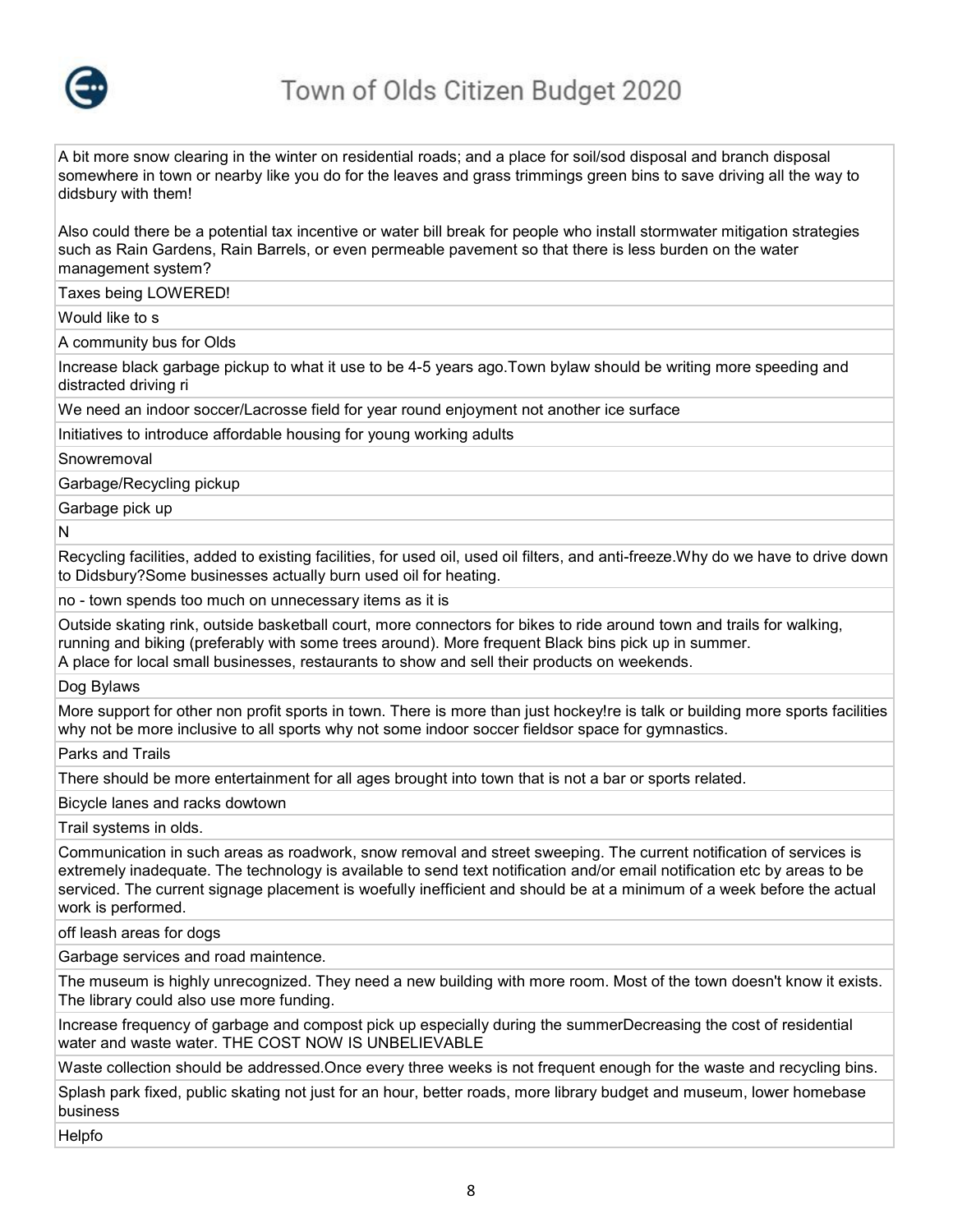

We need additional garbage/recycle pickup. Once every 3 weeks is simply just not enough.Recycling is always full...which is great people are recycling. Garbage in the summer is absolutely gross...whether the bin is full Or not, the fact that on the hot weeks it is sitting there rotting for 3 weeks at a time, is just a breeding ground for nastiness and maggots.

Yes more road maintenance and sideways and better water drainage systemand cleaning.

None

The library, the downtown/ small businesses

Fix the splash park.

Splash park for kids

None reduce Taxes and staffing levels.

Sidewalks repaired where most needed.Please come check out the one at the east end of the Olds Elementary School...it's so sad when you see someone pushing a wheelchair on it never mind trying to walk on it. Also, more walking and bike paths. .. it a  $\mathbb{R}^m$ s amazing how many citizens use these throughout the year. More snow removal.

Snow plowing residential areas is absolutely horrendous. This needs to be improved.

#NAME?

Overnight patrols.

Fully repair the splash park that the community fundraised for. More lights at the skate park to reduce the risk of poor behavior.Create a place where community youth are allowed to spray paint/graffiti.I feel this will reduce the amount of vandalism in town.

There is dire need for a 3rd ice surface and some proper seating on the auxillary ice.The fact that the splash park was closed all year is unacceptable.

Community engagement, walking paths, town beautification,#27 corridor improvements and beautification (its the ugliest part of this town). Economic development needs to be a primary focus. There are no middle class jobs in Olds and young people are moving out and reluctant to move in.

We've been living in the States for 3 years, and upon returning, there was a visible "tiredness" to the town. Some road signs were damaged, the paint of many crosswalks were faded as well as stop-lines, handicap "blue" parking, etc.Years ago, we noticed this in Didsbury often, and appreciated how these things were well-maintained in Olds.Road lines in front of the elementary school are very faded too, or non-existent. I'd love to see this improved.

Garbage disposal services reworked, with garbage pickups every 2 weeks,

The lines painted on tiwn roads needs to be addressed. Having a new driver it is hard for them to be confident driving without lines and majority of the roads in Olds.

The splash park should have an actual wading pool attached to it.

Community programs that dont cost rediculous amounts of money for a family to attend. My family would have loved to attend Oldstoberfest but unfortunately could not afford the \$200 in admission.

I would like to see more parks and playgrounds throughout Olds.

If you are going to expand services..... then there needs to be a trade off. This town and administration can not continue to be all things to all people and satisfy everybody's wants, needs and desires.If we are going to provide enhanced maintenance for users of the rotary ball park, then users of those facilities should be prepared to pay higher rental and/ or maintenance fees.People complain about snow removal. ... Here is a simple suggestion, get snow tires. Olds is in a snow belt. There are no services that require expansion unless the town adopts user fee model.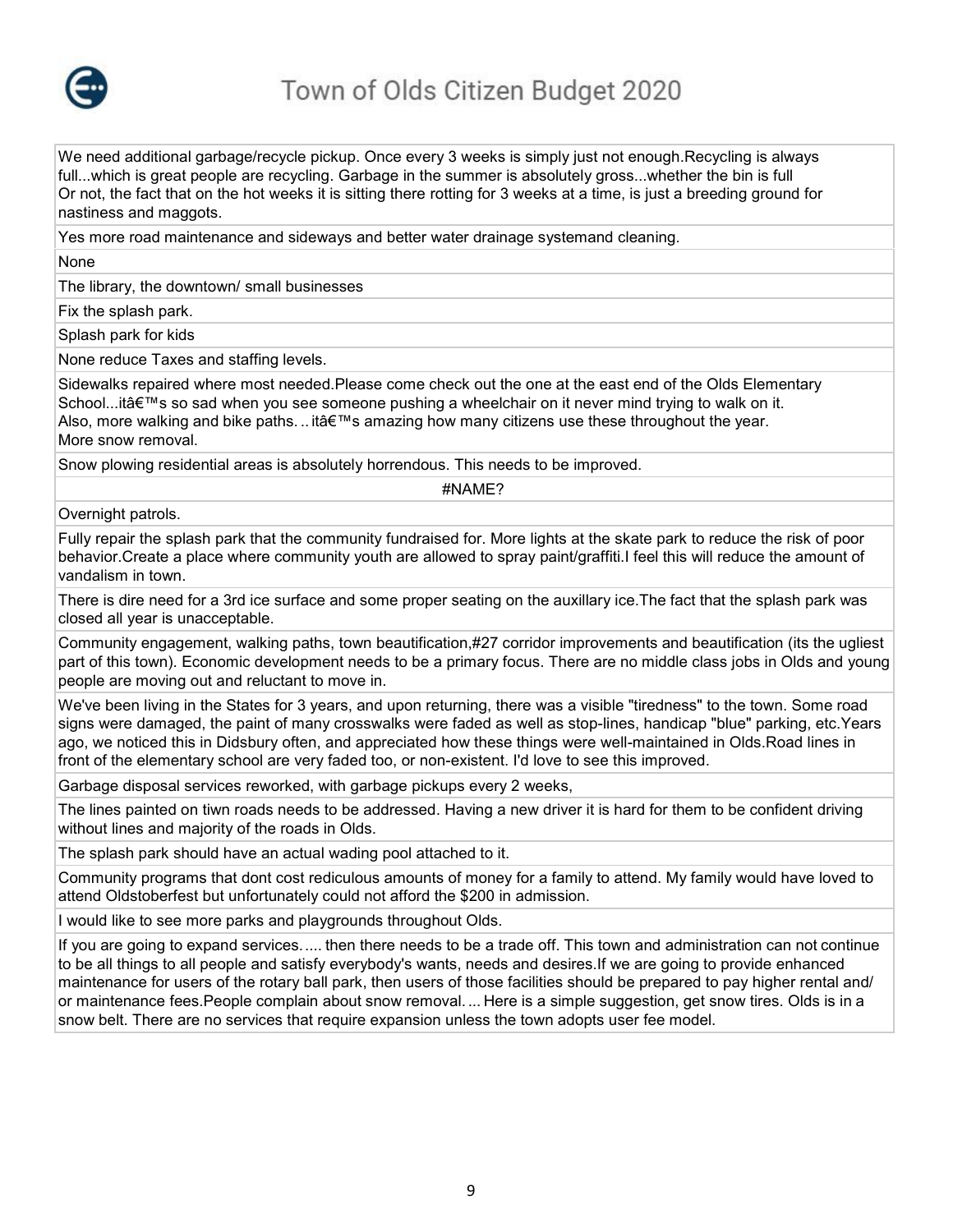

Olds has many beautiful park spaces, but the Main Street isdry concrete andt all attractive. Adding green to the Main Street would improve the look at attract me coustomers

Support of classes for technical training, such as computers.

Trails. Maintenance seems limited. Signage (especially for those not knowing the trails system or town) and continuity seems lacking. Love that we are developing culture and arts to be displayed by the Town. Maybe a bit more at the dog park - incrementally add pieces/improvements. Same for our playgrounds, there are 2-3 that need improvements otherwise really well-maintained playgrounds. Keep up on the weeds along trails and in shrub beds. Needs to be lots of work on our parks trees and scrub beds.

Reduce crime

I would like to see Garbage pick up more frequent and compost pick up less frequent.waiting 3 weeks in the hot summer sun for your garbage to be picked up is insane and gross.

Programs for big kids... there is lots of stiff for littles, but nothing for older kids

Police and Enforcement

Garbage and Recycling pick up more frequently

Full day school zones not tiered school zones.

We need to start to invest in the sportsplex it is heavily aged and beginning to become rundown!

Historical. (Museum)

Police

Beach volleyball

Garbage pick up every two weeks.

3-way stop sign at corner of Aquatic centre and Auction mart intersection!!! It is a terrible corner - accidents waiting to happen.Also, the street light on intersection of hwy 27 and 2A needs a MUCH longer turning light!!! Only 2 - 3 cars can get through at present, making it a very long wait at peak hours!

More night

1. Better attention to boulevards through town, why not trees as other towns have, rather than the unsightly and poorly planned monotonous-colored petunias in planters (hwy 27),and please hire someone to clean garbage out of existing shrub beds, it's not enough to create them, they have to be regularly freshened up....if towns in Montana can achieve this with much less budget than we have, so can we

2. Also more walking trails, why not join with other communities and create walking/riding trails between communities such as Didsbury, Sundre, it would get bike riders and runners off the highways

Dog Compound available 24 hours/day on contract to remove at large dogs

Increase the frequency of garbage and recycle bin pick ups and decrease the frequency of the compost bin (especially in the winter months where there is next to nothing to put in this bin).

Small pool for under school age should be repaired for the summer.

## **General Questions Details: Are there services you would like to see reduced or eliminated?**

46 Steeet art is a waste.

All services should be reduced.We should cut town employees by 50% the staffing levels are insane. The wages are insane. The mayor ran on reducing taxes and has not done so.Residential permits are down 70% in 2019 and your development officer is flat out anti development.The town of olds reckless spending and anti development attitude is not sustainable.Town employees have been seen napping in the parks with vehicles running,watering plants after it rained 2 the night before and basically consistently showing their incompetence.Town spending on equipment and infrastructure that benefits only themselves is insane all equipment should be sold and services should be subbed out to bid so efficiencies can be gained.The town has equipment they can run effectively or safely causing unnecessary liability.The town COE has no backbone and seemingly is there to kick his feet up and collect a pay check until he retires.You have seen a number of businesses leave town and will continue to until you are forced into bankruptcy.Crime is high and you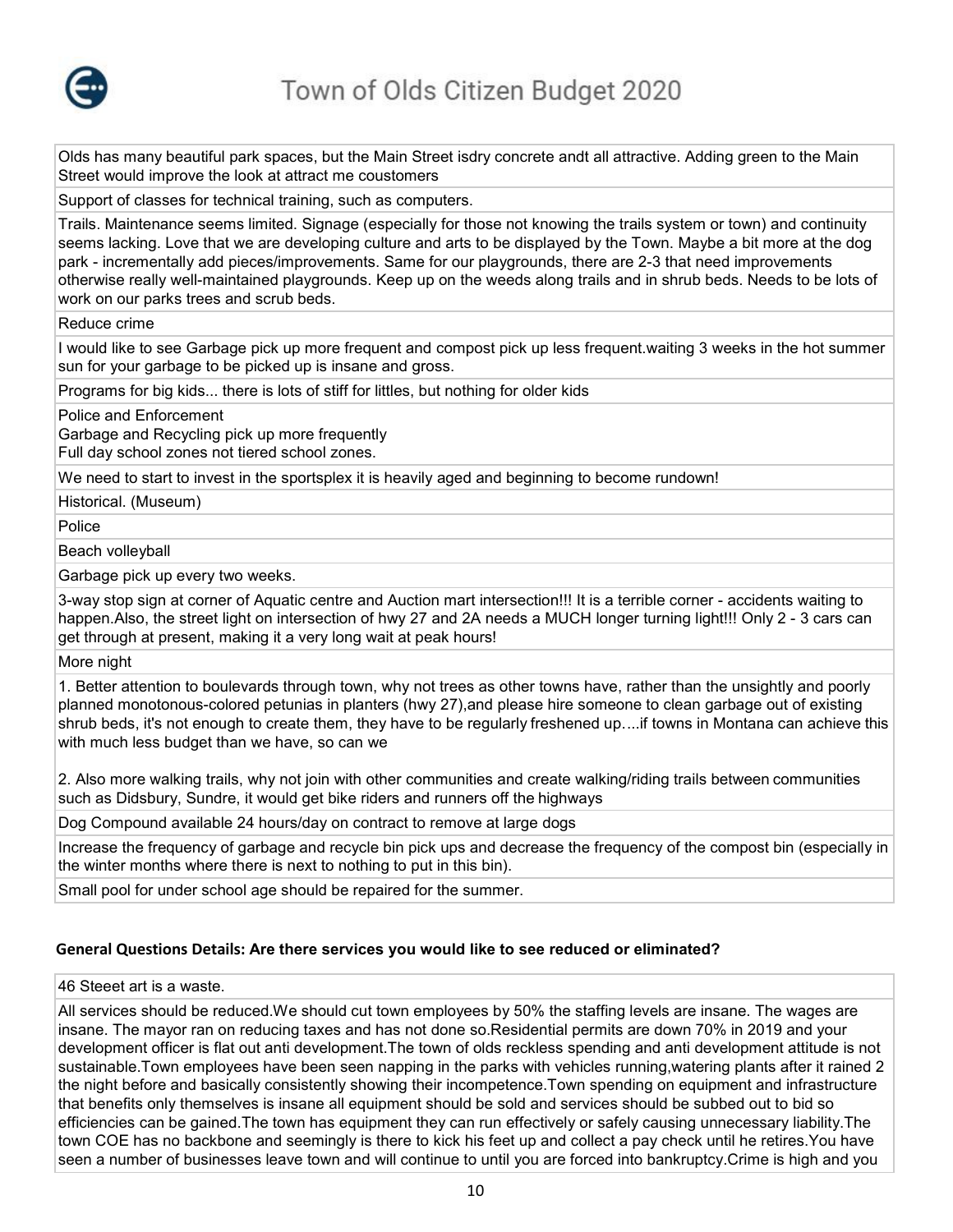

have useless peace officers working day shifts rather than night shifts where they could be somewhat effective reducing it,this is a management issue.Investing in this town with current leadership is-throwing money away.

all the art and flowers along the highway. street cleaning hwy 27 unless we are getting paid well by the provincial government to do it. less brand new vehicles for every employee of the town to drive as a start

All these services could be expanded. I think pathways and better composting and recycling programs.

Annual flowers and planters. Why not trees, shrubs and perennials.

Art Sculptures

Art sculptures, flowers.

art work, not a necessary expense of tax dollars especially in these economic times

Art. If artists want publicity they can donate items or people who care can fund raise. Money should not be forced from my family so others can decide which esthetic blobs should be strewn through the town.

Art.No tax dollars should be spent on art while there is even 1 pothole.

Arts?? Concrete pads for bland sculpture, and tooo many flower pots on highway:total waste of tax dollars. Not a common walkway, only driver distractio possibilities!Put money in to infrastructure, not flowers that need maintenance on a daily basis!

Beautification &public art

beautification of Olds - no need to have 55 baskets of flowers along highway 27

no need to spend money on the "art" along highway 27

more efficient use of public works employees, - no need to have 5 employees and 3 vehicles come to set up a water pump

Blue bins, we pay extra and it goes to the landfill, i would prefer an extra black bin.

Bylaw enforcement, and the town peace officer? What do they really do???

Can't say right now

Decrease spending on flowers that need to be replaced every year. More stop signs in high traffic neighbour hoods, such as Silverthorn where people are not obeying the yield signa correctly.More push buttons at cross walks on Main Street.Further downtown revitalization is a huge waste of tax payer \$\$\$

Definitely the amount of flowers on hwy 27 through town there are way too many and they look clustered.

Disband the Grizzly's and then there would be enough ice time for minor hockey and the rec hockey team wouldn't have to leave town.

Do away with angle parking as it is so unsafe

Don't build the 10 million dollar shop. Find a cheaper way to manage this. There must be some empty space to rent somewhere.

Eliminate angle parking...very dangerous to vehicles pedestrians and cyclists

eliminate flowers sculptures along highway and reduce flower displays in and around town

Enough sculptures no one needs them. The ones you put up already caused some controversy. The arena does not need more rinks. Just better time management.

Fewer planters along Highway 27 would still beautify the area so cut backs would be OK. Eliminate the gross "entertainment" at the Volunteer Appreciation Diner. Maybe substitute a local talent show.

First us its the public art, we haveno desire to go look at it.

Flower arrangements on Hwy 27. Too many. No more dreadful public art please.

Flowers and art. Look after trails and making outdoor living better in olds.

Flowers and maintenances on hi way divider and down town.Ownership of O-Net is a disgrace.Also the money spent on public art should of been and could ofeen spent on policing.

Flowers and statues

Flowers around town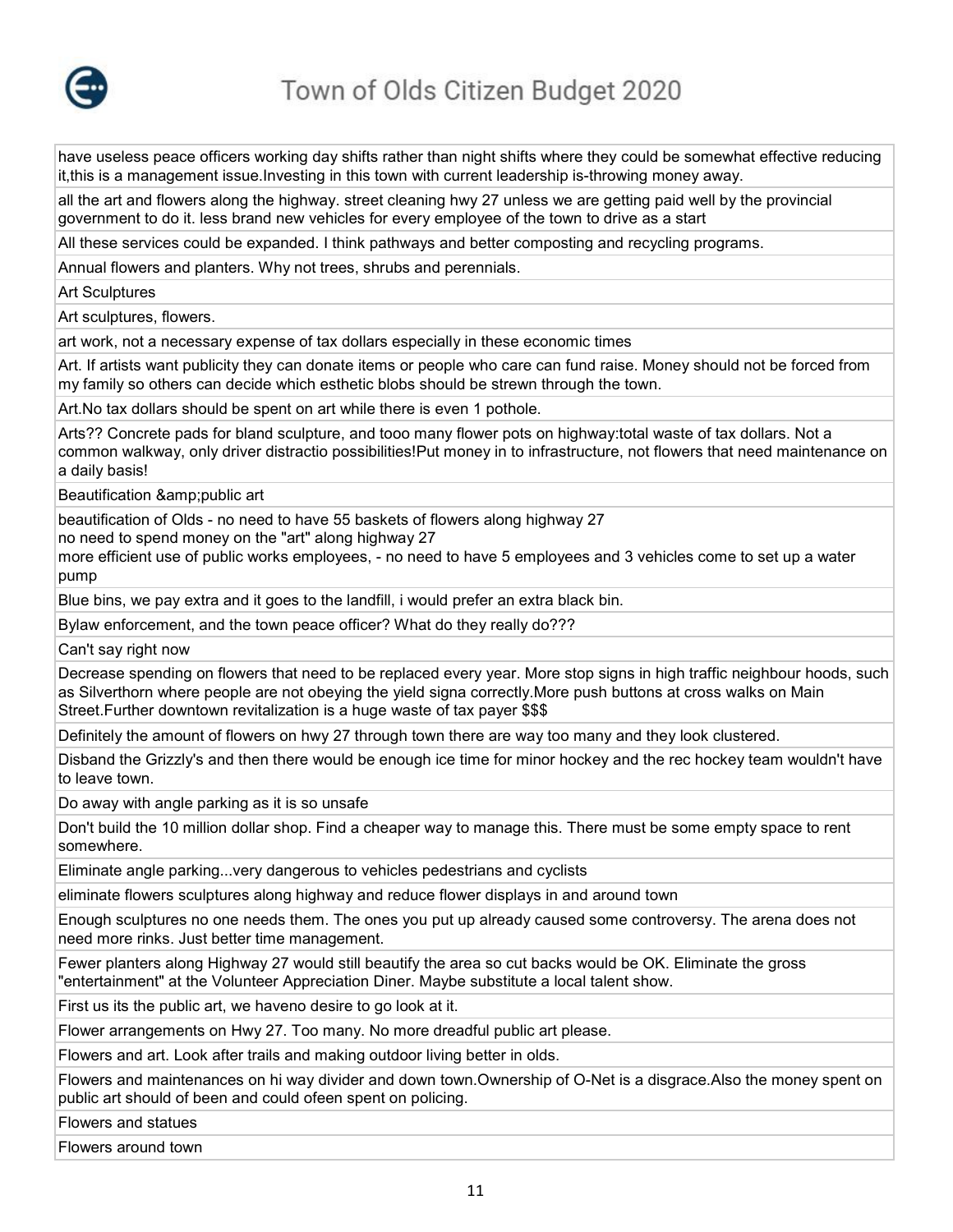

Forget about beautification of olds. Do we really need 20+ planters along hwy 27 where vehicles travel at 60 km? Less lawn cutting. Remove the by law or rent a cop who cruises the streets.... if you did a cost benefit analysis, what incremental value does this service provide. Fewer summer students working reduced work week. ....Tuesday to Thursday with Friday and Monday off. Whether it is taxes,water and sewer rates or the Fortis Alberta franchise fee......tax payers have had enough.And then Mary Anne overwater actually voted for 2019 increase of 2.5% for rainy day and cost of living.What about absorbing cost of living within the budget with cost savings, reductions, efficiencies or just plain saying NO to incremental, additional services that are going to drive taxes higher.Come on mr mayor and town council.......the gravy train days for the province are long gone. .... we need smart, prudent fiscal management. And I hope the mayor and town council will not expect homeowners to carry any additional tax burden to offset reductions/ incentives for business taxes.The answer to balancing budgets is not tax and rate increases. ... but looking at services and how those services are provided. WASTE. Other towns, cities and municipalities seem to be figuring that out.......its time for this town administration to step up and do like wise

Full time bylaw and peace officer positions are over kill.Perhaps combine the two and in particular give the bylaw officer some authority to act.

Get rid of the peace officer and the bylaw officer, waste of money. When you actually need them, it's the weekend and they don't work weekends. The old guy drives 3 miles an hour on every road he's on and spends an hour a day in the bathroom by the splash park...guy is more of a nuisance than anything.

Hopefully you intend to keep the current ball diamonds/green space when the new ones open up next year and not build more on the mega dome infrastructure that is currently in place

I am a little confused about the addition of 3 and 4 way stops.I have never heard of an accident and I drive some of those routes daily.Never have I thought it took too long to make it through the intersection.I am sure you had great rationale, I guess I just wish I understood it.

I am shocked at the waste of money used to place all the planters on the boulevards in west Olds on Highway 27.The number could be cut back substantially and the money used elsewhere.

I don't think the amount of art on hiway 27 was necessary.Lets perhaps spread some of that around town of put in 1/2 the statues that was there.

I don't think we need to spend our tax dollars on planters on the sides and middle of the highways.Also seeing people mow the grass when it doesn't need it is also a waste of tax dollars

I don think anything should be reduced.

I feel that all the services Olds has serves our diverse community.I can't think of anything to eliminate,even services I dont use personally are important to others.

I imagine all those planters along highway 27 on the west end cost a fair amount to install and maintain - could they be reduced to save some costs? What is the tax dollar cost on the sculptures along 27? I feel that there are an awful lot of them...

The community BBQ is a nice idea, but more signage would be good to remind folks on the day of.

I think spending money on the stone statues that line HWY 27 is ridiculous. They are not needed, not overly nice to look at and in my opinion a waste of money.

I think the flower pots on the west side entrance to town is excessive overkill.Please reduce the amount of flower containers.There are too many nice town pickups driving around with one person in them.

I think the flowers this year were out of control.

I wasn't impressed with the cost to buy art sculptures along highway 27 on the west side of town. Don't waste money on art projects.

I would like to see the frequency of the green (compost) bin pickup changed during the winter months. Once every 6 weeks would be more than sufficient when there is no yard/garden work being done.

I would love to see cut backs on things like the flowers and art in highway 27.I see a large number of staff dead heading flower pot and it seems such a waste in today's economy. Its lovely to have but really needs to be scaled back.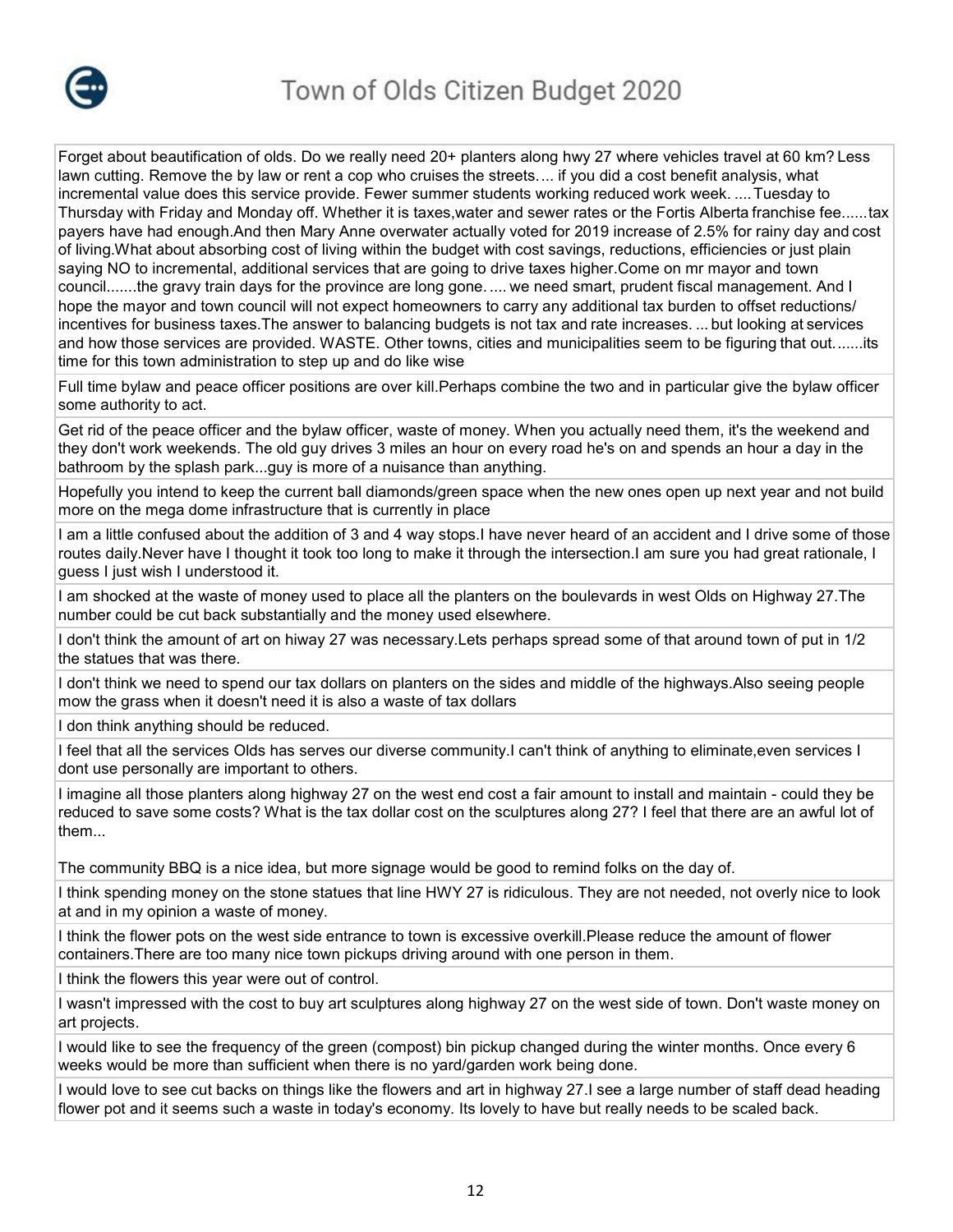

I'd like to see costly things like stone sculptures discontinued. The murals in downtown are beautiful, and can be appreciated from a glance, but the costly stone sculptures along the highway, where no one is walking, are wasteful.They are obscure, and need deciphering from small plaques while on foot. This does not beautify our Town, and most certainly not at such high cost.What I view as more important than stone sculptures is a litter-cleanup program in place. Litter is so unsightly, and pulls down our Town. We do our part as a family to pick up litter in our neighbourhood, and I'd love to see some Town funds going to a system of litter cleanup along roads.

Kill the downtown revitalizationMake the building owners fix their building or force sales to new owners.

Less cosmetic and aesthetic in town more infrastructure work

Less flags and flower and only local art Until our economy picksMake use of the Olds College planting trees instead of flowers pots everywhere

Less flowers downtown and along highway in summer. It was a ridiculous amount this year, there was barely space between planters at driving speed. Garbage should be every two weeks in winter, forget the green bin in winter. It's very difficult for a family with kids in diapers to do 3 weeks between garbage pickups. I recycle everything possible as well.

Less hiway27 flowers

Less snow removal

less Sunday services would be a good start.

Lets focus our money on maintaining and upgrading vs. expanding.We don't need more silly sculptures, art work, flowers and walking paths.Our town is beautiful and offers enough of these things to the citizens.We have deteriorating roads, sidewalks and infrastructure.We have a downtown that is half empty but we keep expanding boundaries to the west and crime continues to grow. Owe, and lets not bring up the subject of garbage pick up once every 3 weeks or the proposed new operational buildings which are not needed.

Liquor stores

M

Maintain what we have.

N

No

No more huge flower planters or art along highway 27.

No more trashy poorly designed flowers in the medians!

No more wasting money on sculptures,flowers, etc.

No, as a new resident, I'm very impressed by the management of the municipality.

No.

none

Not sure

Not Sure

Not sure.

number of flowerpots and stone art along hwy 27

Olds community security officers or sheriffs can be reduced to 1.

Park and rec - reduce amount of flowers put out in hwy 27 to half.Do not pay staff to sit and pull weeds all Day, daily, while actually standing around talking and not working at all.Spend money in better ways to improve roads and sidewalks.Eliminate the artwork on hwy 2a that is not permanent and replace with permanent artwork of varying types, made by local artists, , at a much lower cost.

parks, no need to have all 55 planters on highway 27 as well as all baskets downtown - could cut back substancially public works operations -better spending of our operations \$ - no need to have 5 employees and 3 vehicles to set up 1 pump, or to have a grader remove snow from an alley where there is 1 garage, ignore the street in front of the alley and ignore the cross alley where low income town house residents park and I'm sure there are lots more incidents like this,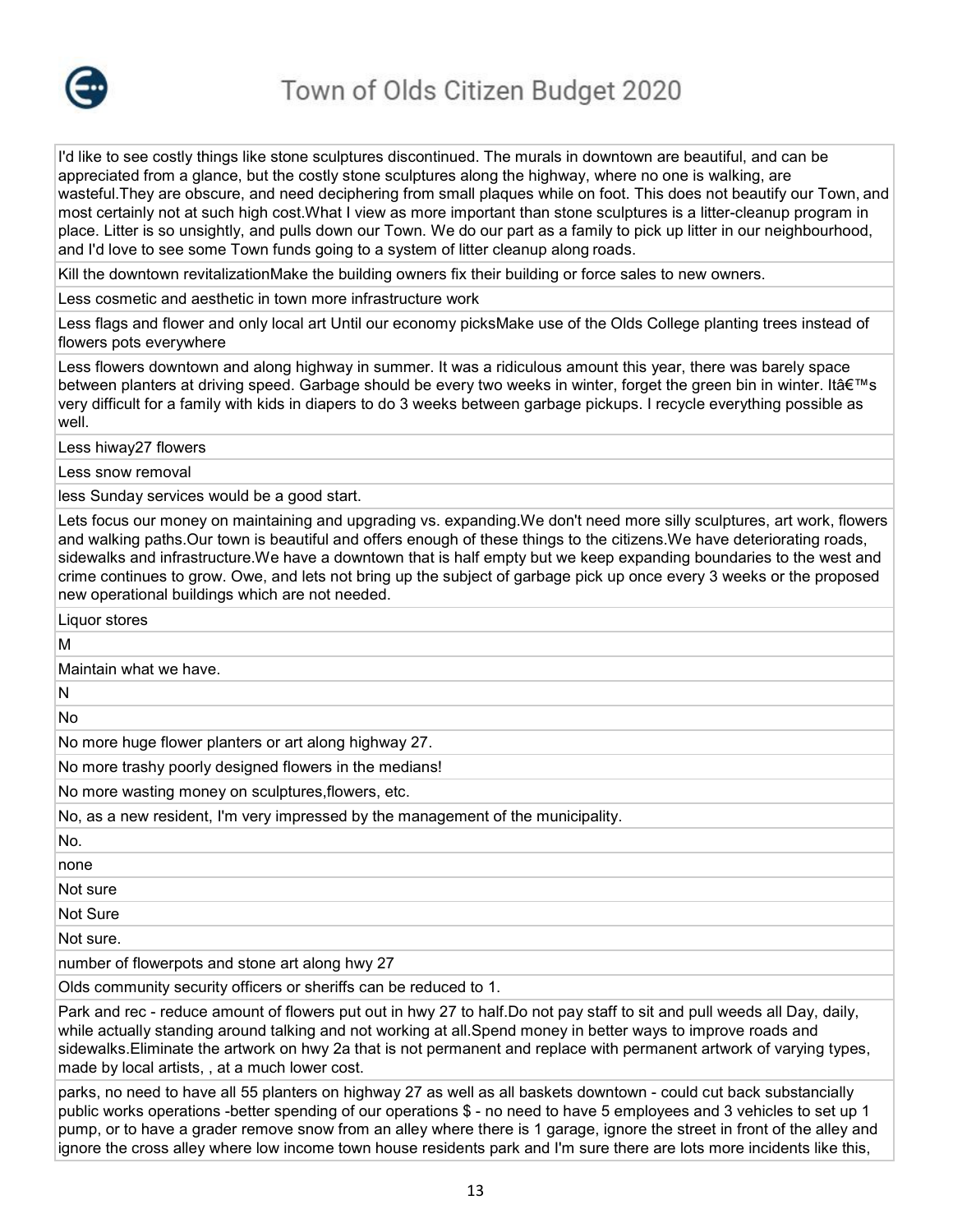

debentures have increased from 2017 level of 15 million toapprox. 33 million in2020 and interest has increased from \$280,000 to approx. \$900,000 - we can't sustain these kind of increases we can't afford another ice surface Peace Officer Peace officers.Number of plants on highway 27 People in the Town Office. Reduce the money for Flowers its a waste of money along the highway and benches what a stupid idea along a highway Reduce the number of management position, Reduce the number of planters onHwy 27.Do not exceed debt ceilingas it exists as a warning Rock spreading at every intersection when not required.Rocks get all over my sidewalk and lawn and provide no actual traction benefit.Just spend the time to clear the streets and not just add rock layers into the ice. Olds has really bizarre and lacking road maintenance practices compared to other towns. Reduce the time and money spent on potted flowers as this seems to be the main focus of town workers in the summer. The parks and trails are great but shouldn't need constant additions like art installations, more benches etc. Just keep the trails clear, green spaces maintained and playground equipment safe. snow plowing/removal. Ally grading/maintenance Events/fire works Spending money needlessly on sculptures, money should be spent elsewhere Spending money on art **Sportsplex** Staffing levels for the Town of Olds are too high. **Statues** Statues and amount of flowers on Highway 27 Statues. Stop funding OI, economic and community should be a municipal responsibility, accountable to elected officials and ratepayers. Subsidizing hockey for those who have money to pay for it Temporary beautification like flowers or holiday decorations. That useless bylaw person is the biggest waste of money The amount of flower pots on the median on highway 27. Expensive and unnecessary the amount of flowers down hwy 27! Do we really need that many!?!?! The arena. If you want your kid to play hockey, you pay for it. The art work along 27 is a waste. The Bergen walk is a horrific waste of taxpayers money.It is unclear as to whether the rocks are being rented by the town or if the town now owns the rocks.Either way building the platforms for the rocks was not cheap.What will replace the Bergen rocks?Many unanswered questions about the Bergen walk. The bylaw officers are a waste of money. The flowers on 27 are a waste of dollars and put blind spots when driving. These could be greatly reduced.

the flowers, useless.

The focus on beautification in Olds with the planters on highway 27 should be eliminated.Many other pots should be reduced as well. Part of my tax dollars are going towards paying student employees over the summer to maintain them, such as "dead heading" plants. Waste of time and money.

The green bins should be picked up once a month in winter or less,Every second week in summer.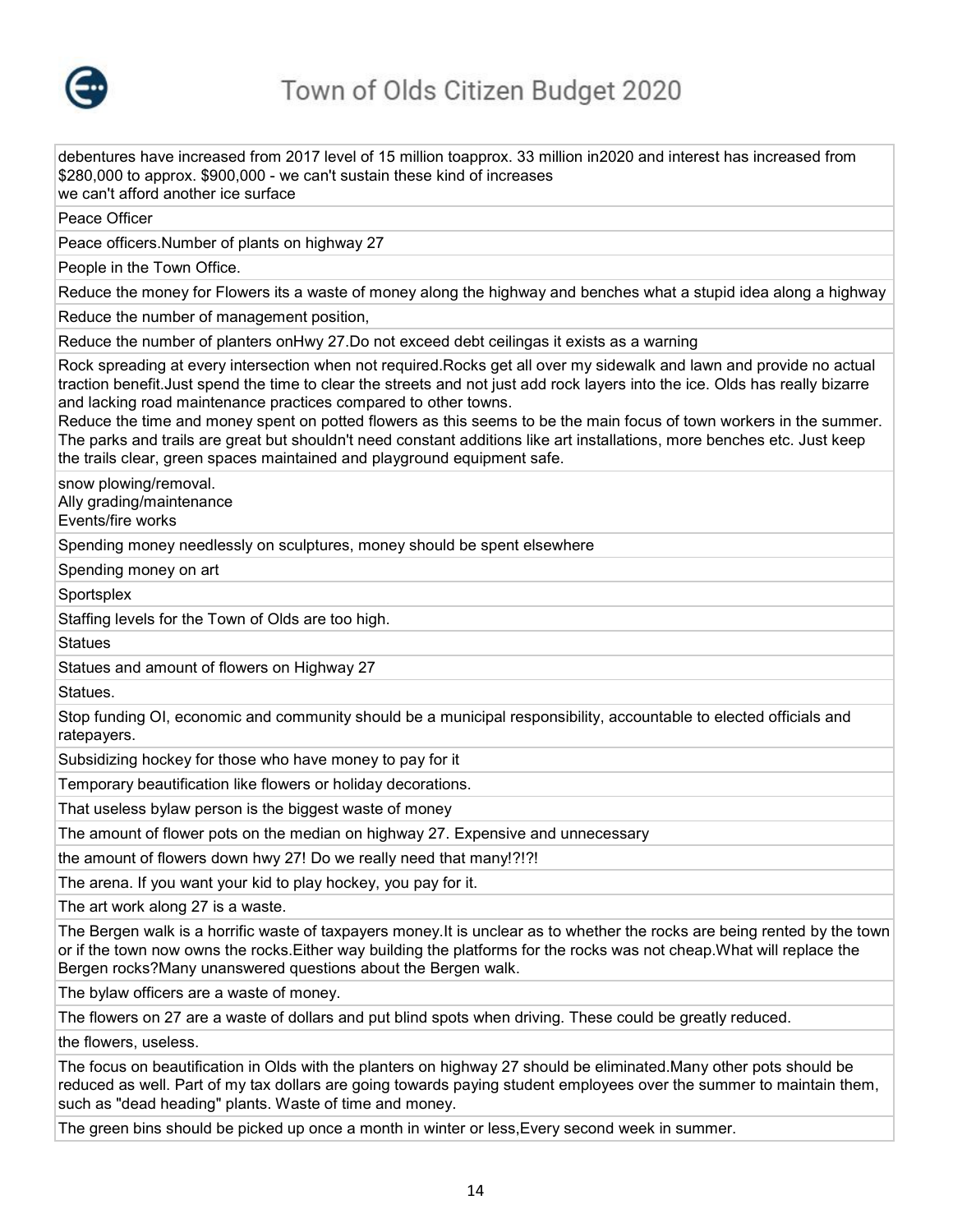

The maintenance of the parks and green space around town need to be managed properly !The absolute wasteof money is appalling!There are way to many people cutting grass and tending to flowers!

The overspending of so,so many flower pots on the west side of Olds is ridiculous.One quarter of these flower pots would look so much better.This is over and above what is needed.Maybeyou should maintain the little areas that you makeevelopers put in when they do a subdivision.The weeds in those small areas are just let to grow3-4feet tall before they are finally looked after.People using these pathways cannot believe how they are neglected.

The person that drives around town all day can be eliminated!

The planters on hwy 27 are an eye sore.They are wind blown and weeds are growing in the boulevard.The art work is another waste of money.Lets talk water bill why are we paying for water that does not go down the drain. Garbage pick up why are we picking up the green bins in the winter?These are all areas that could be looked at.I garden and the green bin picked up every 3 weeks in the summer is a problem.

The ridiculous flower pots all over town that we spend money on INSTEAD OF SNOW REMOVAL.

The stone statues

The Town need to become fiscally responsible in ALL AREAS

The water park is a huge waste of water and water costs in Olds are already too high.

The water service does not justify \$6 / m3. The cost for every cubic meter i take out of the system does not need a full charge going back into the system. I water my lawn and wash things that i pay for and should not. We should have meters on our residential sewage line to accurately account for what I dispose of.

There have been rumors of a new town shop being built on the northwest end of town. This is not the time for this project, I would prefer to see the town continue to use the facilities they occupy now.

There seems to be an over abundance town vehicles.I also think there are too many town employees particularly theTown Office.I think that the qualificationsof the employees need to be reviewed and that all employees need to be on board with theand development plan of Olds.

Though flowers are beautiful,our weather is not...so they just do not last. Why spend so much money on so many baskets through out the town that only last such a short time. Instead put in something that lasts like trees and shrubs into the Meridians down highway 27.

unknown

Unnecessary flowers everywhere costing to much money to maintain and buy. ,"ART"

Unnecessary rented statues are a gross misuse of funds.

Volunteers are greatly appreciated but I don't think a huge meal and entertainment is necessary. A coffee and dessert evening would be less costly.

Walking path maintenance could be reduced by at least 30 percent. Lots of wasted dollars on statues, flower boxes, watering trucks, etc.

water park eliminated

Way to many flowers. Clean up the back alleys instead.

Ya why do we need though sculptures on the west end of town. Seems like a waste of money.

Yes eliminate the snow police for sidewalks in winter. It is not a fare policy to enforce. unless the entire town is done at the same time so no one is left out. Just eliminate it all together.

You could really reduce the amount of flower pots on the west end boulevard coming into town from Sundre.It makes us look like we have way too much money and no common sense.

If you continue with the same amount of pots at least distribute them in the uptown, as there wasn one pot on 51 street in the uptown .Teds, Eye Warehouse,Flames could usesome of those excess pots of flowers.But overall, it's way too much on the west end.And please, send a notice in the utilities bill to residents as to how much all those pots are costing residents.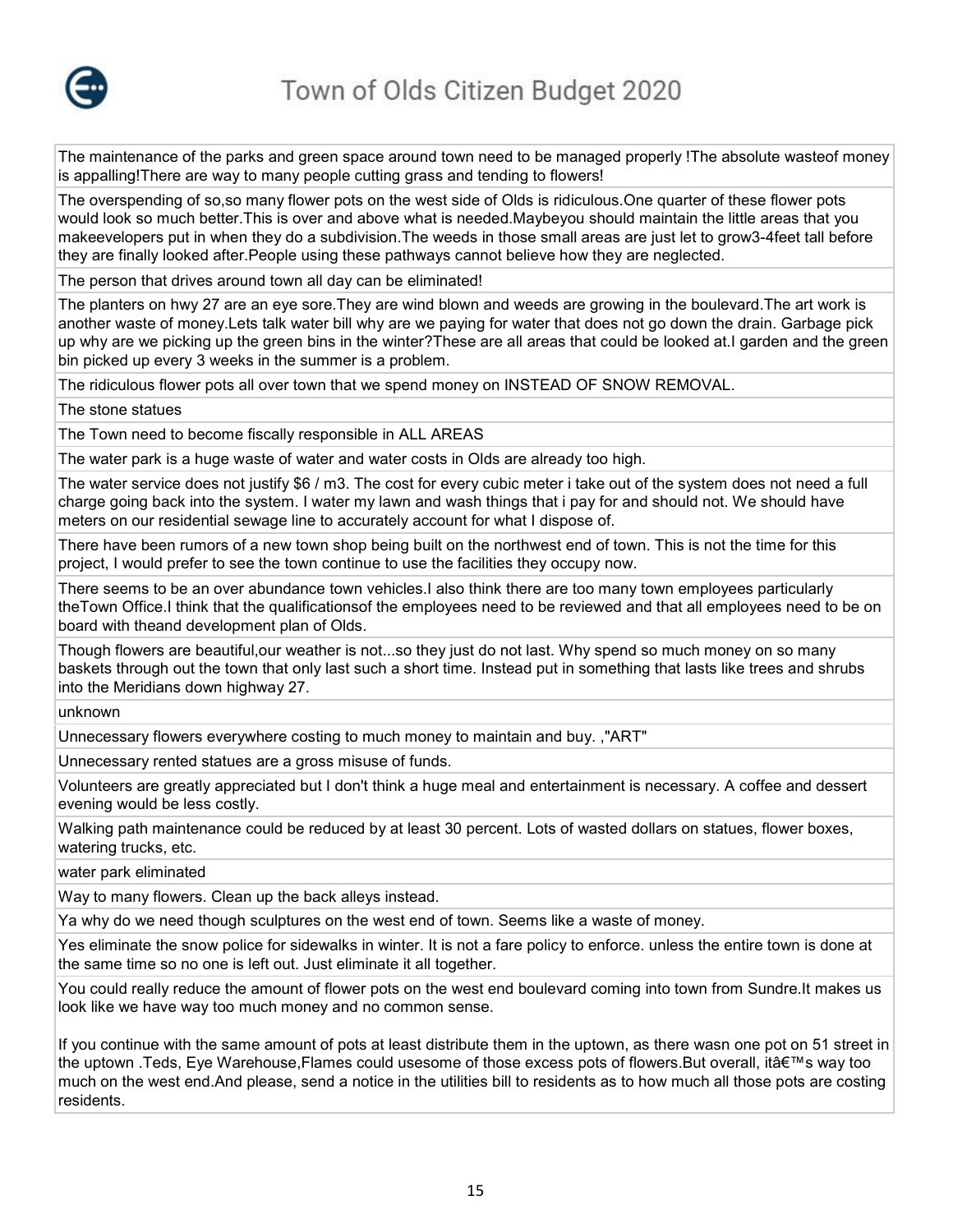

# **General Comments**

| <b>Content</b>                                                                                                                                                                                                                                                                                                                                                                                                                                                                                                                                                                                                                                                                                                                    | <b>Date</b> | <b>Likes</b>   |
|-----------------------------------------------------------------------------------------------------------------------------------------------------------------------------------------------------------------------------------------------------------------------------------------------------------------------------------------------------------------------------------------------------------------------------------------------------------------------------------------------------------------------------------------------------------------------------------------------------------------------------------------------------------------------------------------------------------------------------------|-------------|----------------|
| We really need garbage pick up every two weeks to prevent rotting and excessive fly problems from it<br>sitting for too long                                                                                                                                                                                                                                                                                                                                                                                                                                                                                                                                                                                                      | 14-Oct      |                |
| Need sidewalks along hwy 27 and lights at 61 Ave and hwy 27                                                                                                                                                                                                                                                                                                                                                                                                                                                                                                                                                                                                                                                                       | 13-Oct      |                |
| There must be a more extensive analysis of proposed development in highly visible areas. The strip<br>mall at 2x27 is a disaster and and eyesore. More economic development. Olds needs to take an "open<br>for buisness" approach and incentivize new industries to invest in Olds and create more middle class<br>jobs. Town council needs to take a more progressive approach to future community development. We<br>need to attract more young families to stay in, and relocate to our town.                                                                                                                                                                                                                                 | 13-Oct      |                |
| Need more ice surface for hockey. Get college involved financially. Less flowers on 27. Bylaw working<br>nights and weekends when all the crime is happening. More speeding and distracted driving enf. Way<br>more black garbage pickup.                                                                                                                                                                                                                                                                                                                                                                                                                                                                                         | 13-Oct      | 1              |
| I would like to see a new intersection at 2A and 27hw. It is very dangerous for pedestrians walking with<br>strollers or wheel chairs.                                                                                                                                                                                                                                                                                                                                                                                                                                                                                                                                                                                            | 13-Oct      |                |
| Year round pickleball courts should be considered. It is the fastest growing sport. As well recreational<br>facilities for youth to keep them engaged and active is always beneficial                                                                                                                                                                                                                                                                                                                                                                                                                                                                                                                                             | 13-Oct      | 1              |
| The town needs a new museum. Our present museum is overcrowded, a very sad museum for this<br>town.                                                                                                                                                                                                                                                                                                                                                                                                                                                                                                                                                                                                                               | 11-Oct      |                |
| All future priorities mentioned to focus on in the next 3-5 years are important and valuable. Each age<br>group's needs are different, as are interests. I value and respect these even if it doesn't pertain to me.                                                                                                                                                                                                                                                                                                                                                                                                                                                                                                              | 11-Oct      | 1              |
| Flower baskets and Christmas lights + all good. Thank you!!                                                                                                                                                                                                                                                                                                                                                                                                                                                                                                                                                                                                                                                                       | 11-Oct      |                |
| The roads in Olds - the lines on the roads are not painted regularly and sometime no lines. It is not<br>safe.                                                                                                                                                                                                                                                                                                                                                                                                                                                                                                                                                                                                                    |             |                |
| We need a ring road, interchange on Q2 needs to be changed.                                                                                                                                                                                                                                                                                                                                                                                                                                                                                                                                                                                                                                                                       | 11-Oct      |                |
| Garbage pick up needs to be more frequent, water prices are to high.<br>Need more recreational indoor stuff to do during winter and need another ice surface.                                                                                                                                                                                                                                                                                                                                                                                                                                                                                                                                                                     | 11-Oct      |                |
| Olds is a beautiful town, but feel the town does not take responsibility for it's actions or lack of actions.                                                                                                                                                                                                                                                                                                                                                                                                                                                                                                                                                                                                                     | 11-Oct      |                |
| Run it as a private business; you are spending our money, so don't waste in on yourself                                                                                                                                                                                                                                                                                                                                                                                                                                                                                                                                                                                                                                           | 11-Oct      |                |
| Olds is a very nice community in which to raise a family and to live, but it seems a shame and<br>embarrassment that homes with larger families have to wait 3 weeks in between garbage or recycle<br>pick ups. I wish council would consider replacing the smaller curbside garbage bins with larger ones or<br>increase the frequency of pick ups.                                                                                                                                                                                                                                                                                                                                                                              | 11-Oct      | 1              |
| By and large I think that Council and Administration have tried to do a good job. However there have<br>been a number of boondoggles that will haunt us for some time. First, the cost of water in Olds is<br>ridiculously higher than many other jurisdictions. How could the Mountain View water commission not<br>have secured a contract from the Federal Govt (Bowden Institution)before commencing the water<br>pipeline. Second, the problemswe have had with broken sewer mains and the number of times repairs<br>were made only to be re-repaired time and time againleaves one to question whether more expertise<br>was needed before attempting quick fixes. Third the Olds Institute has held we taxpayers hostage. | 10-Oct      | $\overline{2}$ |
| Over all, I feel the town does an exceptional job. The water park is proving to be a white elephant and<br>an unnecessary cost to the tax payer. The very people that pushed for this should be the ones<br>responsible for the maintenance costs. The amount of time used due to our climate, does not justify its<br>expenditures. Why can we not have better support for our historical heritage (Museum)?                                                                                                                                                                                                                                                                                                                     | 10-Oct      |                |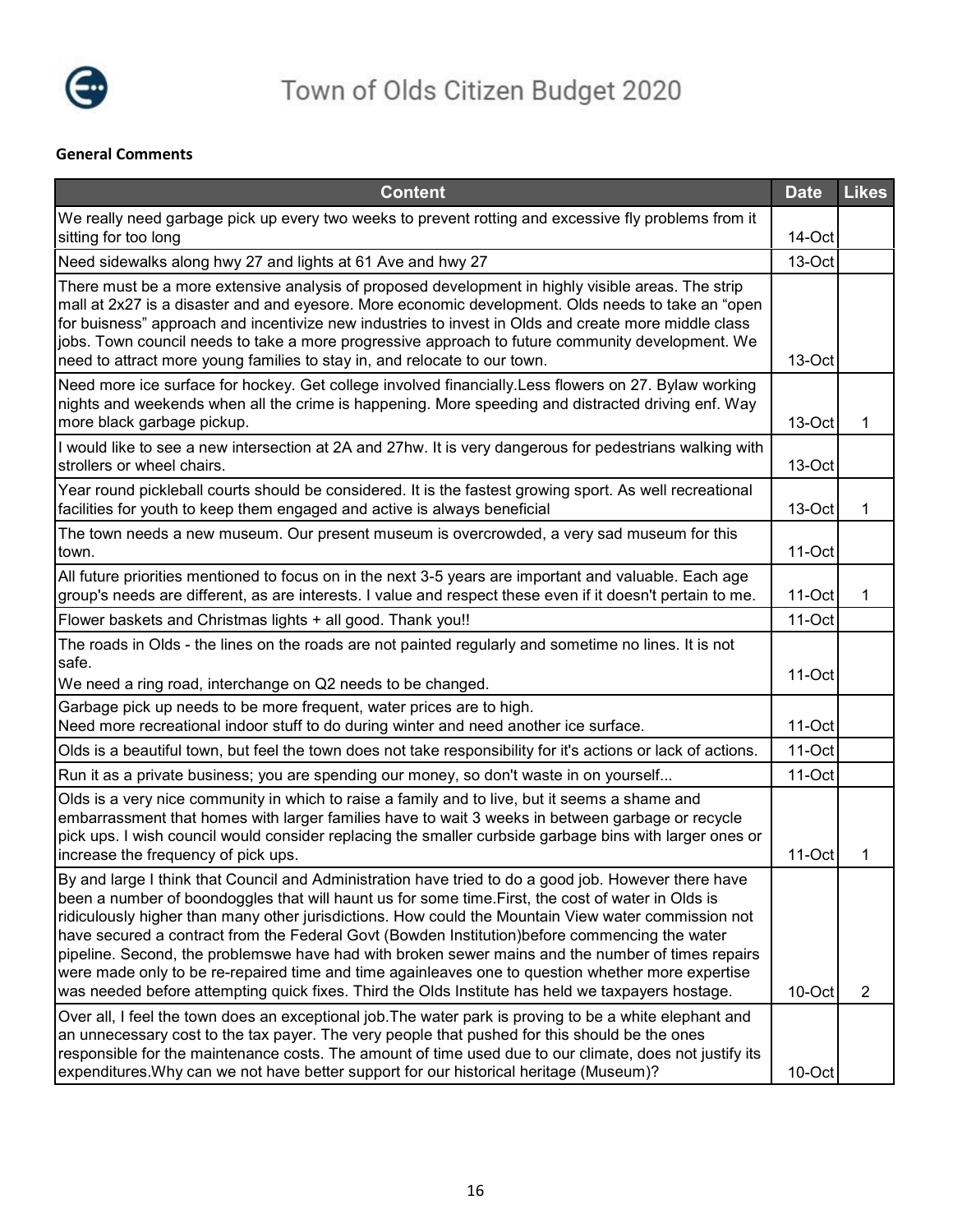

| Cost reduction - stop try to "look pretty" and get rid of useless people and programs and hire people<br>that know what the heck they are doing. Take responsibility for your decisions and actions and stop<br>blaming "the system" for your screw-ups.Freeze gov't salaries and stop spending beyond your<br>means. Seniors need better support - both financially and affordable housing - and affordable means<br>LESS than \$1000.00/month!!                                                                                                                                                                                                                                                                                                                                            | 9-Oct |                |
|----------------------------------------------------------------------------------------------------------------------------------------------------------------------------------------------------------------------------------------------------------------------------------------------------------------------------------------------------------------------------------------------------------------------------------------------------------------------------------------------------------------------------------------------------------------------------------------------------------------------------------------------------------------------------------------------------------------------------------------------------------------------------------------------|-------|----------------|
| Water rate is way high especially for the low income family and seniors.                                                                                                                                                                                                                                                                                                                                                                                                                                                                                                                                                                                                                                                                                                                     | 9-Oct |                |
| It is time for the mayor and council to demonstrate fiscal responsibility and leadership. Did we need to<br>advertise in spring 2019for 17 summer student positions? On Thursday July 11 @ 6:42 am there were<br>3 labourers and 3 town trucks tending to planters on hwy 27. There were 3 students driving<br>lawnmowers to cut a small easement by the lake. Red deer just froze salaries for mayor and 8<br>councillors. Chestermere reduced taxes in 2019 by 2% and utility rates by 8%. Federally,political<br>leaders are focusing on affordability rolling out targeted measures to alleviate financial strain. Start<br>making the hard tough decisions and stop assuming tax increases are inevitable. Time to look at cost<br>reduction opportunities and some either/or outcomes. | 8-Oct | 1              |
| I cannot believe that a CEO of a small town like Olds should receive such high salary  just like all<br>government now.  just not proper. There seems to be no accountability for this council.<br>Have by laws to have all dogs on a leash but people on the walkways think its just fine to let their dog<br>off leash. Don't have anyone to enforce the laws.                                                                                                                                                                                                                                                                                                                                                                                                                             | 7-Oct | 1              |
| cut back on the flowers on 27. less of the peace officer driving around doing nothing but irritating<br>residents.more frequent garbage pickup. support uptown businesses and get the vacancies filled.open<br>access from the vistas to the west, giving another route to the new sports fields                                                                                                                                                                                                                                                                                                                                                                                                                                                                                             | 7-Oct | 1              |
| We very much appreciated this opportunity to present our concerns.                                                                                                                                                                                                                                                                                                                                                                                                                                                                                                                                                                                                                                                                                                                           | 7-Oct |                |
| there should be less focus on all the giant planters and art work along the hiway. 1/2 of those structures<br>would be sufficient.Lets focus on enforcing bi-laws, helping out our seniors and increasing downtown<br>vibrancy. I love the murals downtown and would love to see more of that sort of art work by local artists.                                                                                                                                                                                                                                                                                                                                                                                                                                                             | 7-Oct | 1              |
| I have contacted the town by e-mail on several occasions, and have never received a reply back. This<br>is very frustrating, and it makes one question as to whether anyone at the town office is<br>accountable. Also, nice to see all of the planters along the highway, but do they all have to be the same<br>color of flower in every planter? Could we not shake it up a bit and plant these planters with different<br>plants?                                                                                                                                                                                                                                                                                                                                                        | 7-Oct |                |
| Nice to have free public events to get the community together however when times are tough there<br>needs to be cuts and this should be the first thing to go. Focus on economic development and reducing<br>taxes; both residential and business.                                                                                                                                                                                                                                                                                                                                                                                                                                                                                                                                           | 7-Oct |                |
| Black bins need to be picked up every week or at least every other. Green bins do not need picked up<br>in the winter but need to be picked up every week in the summer. It bothers me that the truck drives<br>around in the winter to pick up only a few green bins.                                                                                                                                                                                                                                                                                                                                                                                                                                                                                                                       | 7-Oct | 2              |
| Note: As per our social media policy, when specific employees or individuals are named, derogatory<br>statements will be removed.                                                                                                                                                                                                                                                                                                                                                                                                                                                                                                                                                                                                                                                            |       |                |
| All services should be reduced. We should cut town employees and wages to reduce taxes. Residential<br>permits are down 70% in 2019 and your development officer is anti development. The town of olds<br>reckless spending and anti development attitude is not sustainable. Town spending on equipment is<br>insane all equipment should be sold and services should be put out to bid so efficiencies can be<br>gained. You have seen a number of businesses leave town and will continue to until changes are<br>made. Crime (theft) is high and you have peace officers working day shifts rather than night shifts<br>where they could be somewhat effective reducing it, this is a management issue. Investing in the town of<br>olds at this time would be a wasted investment.      | 6-Oct | $\overline{2}$ |
| Garbage pickup needs to be way more often, snow removal needs to be way quicker and often. Utility                                                                                                                                                                                                                                                                                                                                                                                                                                                                                                                                                                                                                                                                                           |       |                |
| bills are way high for what we get.                                                                                                                                                                                                                                                                                                                                                                                                                                                                                                                                                                                                                                                                                                                                                          | 6-Oct | $\overline{2}$ |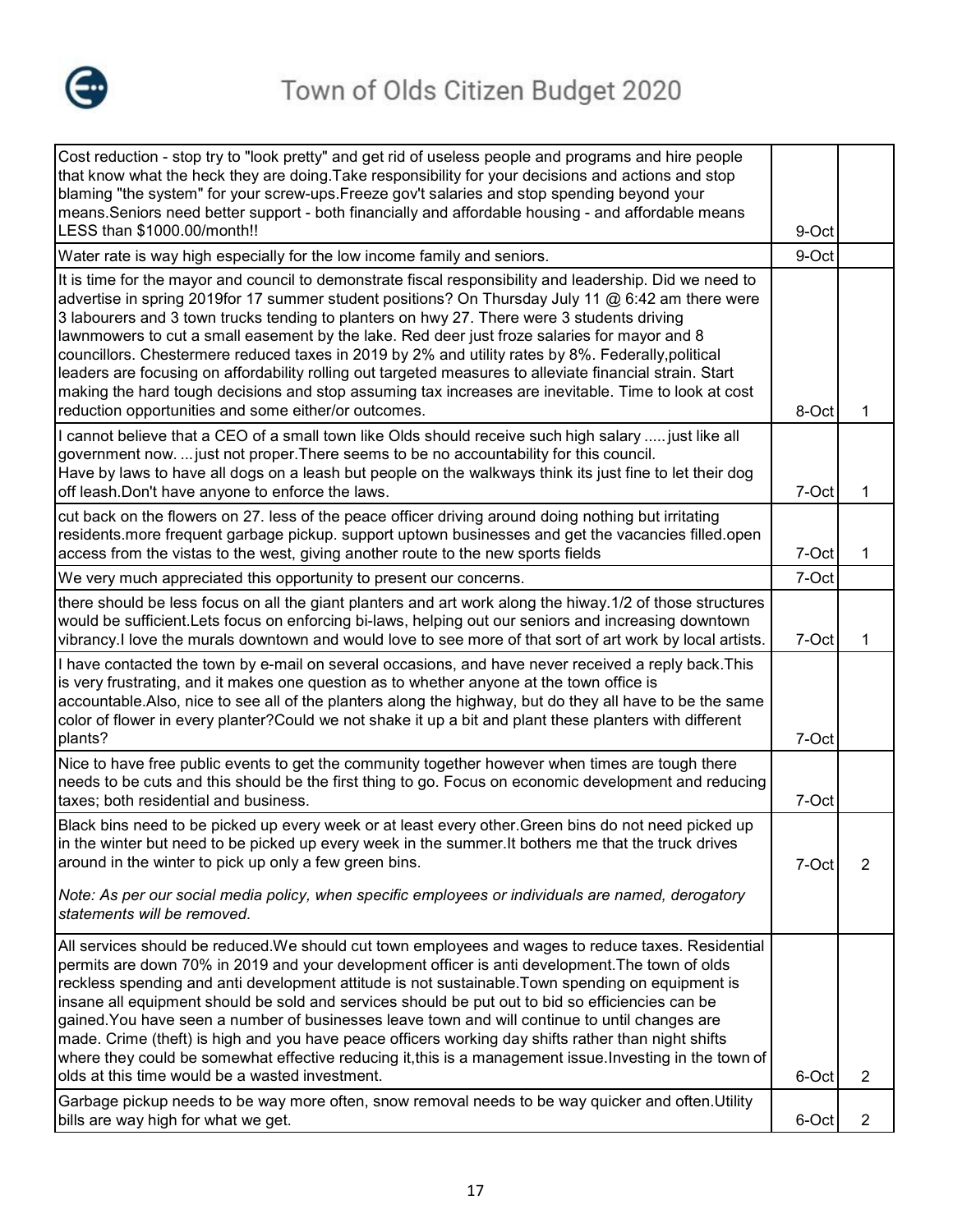

| Snow removal must be prioritized and let's get started much earlier in the morning,<br>I can recall many times last year where we had huge dumps and not one plow went down the road in<br>front of the schools, wherein the downtown core was cleared first and they don't even open most<br>businesses until 9:00 am. If schools are not closed during those extreme dumps then please prioritize                                                                                                                                                                                                                                                                                                                                                                                   |                |                |
|---------------------------------------------------------------------------------------------------------------------------------------------------------------------------------------------------------------------------------------------------------------------------------------------------------------------------------------------------------------------------------------------------------------------------------------------------------------------------------------------------------------------------------------------------------------------------------------------------------------------------------------------------------------------------------------------------------------------------------------------------------------------------------------|----------------|----------------|
| to clear them first and earlier than 8:00 am.<br>I'm not sure if relevant, but o-net should not be funded by tax dollars. Wifi in parks is not needed. It<br>takes away the only outdoor, offline place our kids have left.<br>No tax increase, better to let everyone get ahead than add some decorations and unnecessary<br>festivals.                                                                                                                                                                                                                                                                                                                                                                                                                                              | 6-Oct<br>6-Oct |                |
| Flower pots were beautiful but there are too many requiring too many man power hours to keep up. Do<br>not need more Christmas display's at this point. What we have is beautiful. Better to not spend money<br>when times are tough for everyone. Better to have no tax increase. Educate people on garbage and<br>recycling because not many people know.I am sure most of the blue bins are not done properly.Most<br>municipalities are not taking plastic but we still are?Is there a market in Olds for it or are we just paying<br>more people to throw it into the garbage. Educate your citizens as to what is happening.                                                                                                                                                    | 6-Oct          | $\mathbf{1}$   |
| I feel like snow removal in residential areas could be more often.                                                                                                                                                                                                                                                                                                                                                                                                                                                                                                                                                                                                                                                                                                                    | 6-Oct          | 2              |
| We had a really crazy water reading in July and the staff contacted us immediately. They are looking<br>into the anomaly so hopefully the glitch in the system can be corrected because sure enough the glitch<br>will effect many other folks.                                                                                                                                                                                                                                                                                                                                                                                                                                                                                                                                       | 6-Oct          |                |
| The garbage pickup needs to be every second week. Not three weeks. And rotate blue bin and green<br>bin on other week. The garbage stinks.                                                                                                                                                                                                                                                                                                                                                                                                                                                                                                                                                                                                                                            | 5-Oct          | $\overline{2}$ |
| I very much disapprove of the glass enclosures within the town offices. I believe it has created an "us<br>vs them" mentality within the staff and the public. If the staff feels threatened by the public then it is the<br>staff that needs more effective training. The sense that the town staff are here to help has long<br>disappeared. However, upon consideration, the working staff can only reflect the management and<br>maybe council should consider that aspect. Unless of course the council is the problem  and for that I<br>am not well versed enough to determine.                                                                                                                                                                                                | 5-Oct          |                |
| borrowing too much money for capital expenditures - money borrowed has increased from 2017 levels<br>of 16,000,000 to \$33,000,000 in 2020, interest paid annually will increase from \$280,000 to approx.<br>\$900,000 that is5% of operating budget.and no plan to curtail spending. This does not seem to be the<br>care, prudence and respect for our tax dollars that was in your first statement of the survey. If our<br>households were run like this we would be in bankruptcy - which is why there is a borrowing limit on<br>municipalities. Unless you are willing to make cutbacks in other capital expenditures, no new ones<br>should even be suggested. Why not be like the college and high school and have the money up front<br>before upgrading sports facilities | 4-Oct          |                |
| I would like to see the town address affordable housing in this town. It is becoming harder for the<br>average family and singles to afford to live in the community of Olds.                                                                                                                                                                                                                                                                                                                                                                                                                                                                                                                                                                                                         | 4-Oct          |                |
| Olds is a vibrant community.I appreciate the timely snow removal and the installation of traffic lights.<br>Flower planters in median on HWY 27 impede visibility. some town staffneed PR training. Olds is a<br>great town but getting expensive to maintain a residencefor ordinary people.                                                                                                                                                                                                                                                                                                                                                                                                                                                                                         | 4-Oct          | 3              |
| Olds doesn't have the money like we use too. Need to make things more affordable with todays'<br>economy                                                                                                                                                                                                                                                                                                                                                                                                                                                                                                                                                                                                                                                                              | 3-Oct          |                |
| We really appreciate the green spaces in Olds and the attention that they receive. The support for<br>things likeblock parties is also really appreciated.                                                                                                                                                                                                                                                                                                                                                                                                                                                                                                                                                                                                                            | 3-Oct          |                |
| I would like to hear and see better communication on who authorizes and how tax dollars are spent.                                                                                                                                                                                                                                                                                                                                                                                                                                                                                                                                                                                                                                                                                    | 2-Oct          | 1              |
| I appreciate everything the Town does for us. I would like to see an economic impact study for a larger<br>recreation complex with third indoor ice surface, bowl type seating and a few other options and see<br>what benefits such a facility may bring to our community.                                                                                                                                                                                                                                                                                                                                                                                                                                                                                                           | 2-Oct          |                |
| the town should not be invested money in new operational buildings, when there is no current sale of<br>current assets or even an environmental test done on land that old buildings sit on. In this day and age                                                                                                                                                                                                                                                                                                                                                                                                                                                                                                                                                                      | 2-Oct          |                |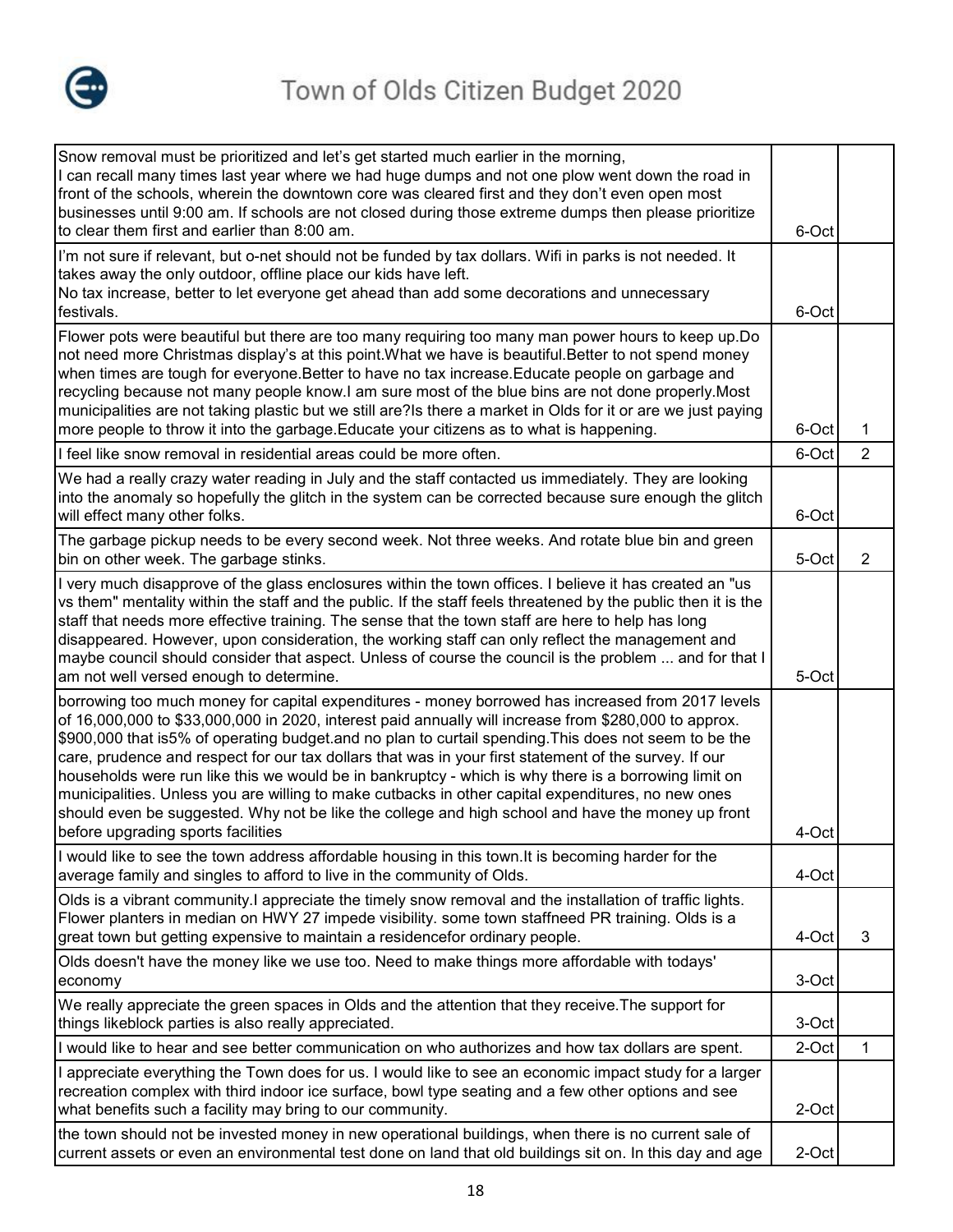

| who is going to spend money on these old facilities that would serve nobody any good. Yes it would be<br>nice to have everything under one roof, maybe if you won \$60,000,000 you could. No need to increase<br>our taxes because of this.                                                                                                                                                                                                                                                                                                                                                                               |        |                |
|---------------------------------------------------------------------------------------------------------------------------------------------------------------------------------------------------------------------------------------------------------------------------------------------------------------------------------------------------------------------------------------------------------------------------------------------------------------------------------------------------------------------------------------------------------------------------------------------------------------------------|--------|----------------|
| Olds is a fabulous community. Lots to offer and good infrastructure. I would like to see support towards<br>Early Childhood.le. Programs, events, printed material, recreational. If we get kids off to a great start,<br>everyone benefits; socially and economically (ie less drain on other supports.le. Solicitor general,<br>mental health, health, etc.). A dollar invested in the early years saves 7-12 dollars with in 10 years.<br>UNICEF.                                                                                                                                                                      | 1-Oct  | 1              |
| For the most part, the town of Olds does a great job with their budget. I personally would like to see a<br>greater allocation to sports and rec in the community, both indoor and outdoor.                                                                                                                                                                                                                                                                                                                                                                                                                               |        |                |
| A minor inconvenience is garbage pick-up only once every 3 weeks. That seems a lot "worse" than<br>every other community on the corridor.                                                                                                                                                                                                                                                                                                                                                                                                                                                                                 |        |                |
| Again, though, the town does the best it can with the budget at hand. For the most part, I'm very<br>satisfied with what we receive for our tax dollars.                                                                                                                                                                                                                                                                                                                                                                                                                                                                  | 1-Oct  |                |
| Olds is a community with great potentional. I think that by focusing on continuing to provide the best<br>services possible Olds will be a good place to live going forward. My greatest complaint, and likely a<br>problem near impossible to solve, is the water and its related costs in Olds. Unfortunately, the location<br>of the town inhibits its ability to provide cheaper water services, so I am not sure what the answer is.                                                                                                                                                                                 | 1-Oct  |                |
| Olds is a great place to live, very glad to see it is growing. I do find that it can sometimes be frustrating<br>dealing with The attitude of town staff which is too bad considering everything else the town has going<br>for it                                                                                                                                                                                                                                                                                                                                                                                        | 30-Sep |                |
| I really have enjoyed the beautification of the town, and the responsible maintenance of town facilities<br>and road. Thank you                                                                                                                                                                                                                                                                                                                                                                                                                                                                                           | 30-Sep |                |
| I like the fact that the Town is considering all age groups of our community and making it attractive to<br>to live here and to attract others to move to Olds.Our population has grown steadily and people<br>comment on how nice the town is Olds is a great place to live and to raise a family. It is also great for<br>kids as we have great schools and sports. Our Arts, Culture, and Heritage respect our history and<br>present as well as the future. We love Olds.                                                                                                                                             | 28-Sep |                |
| School zones need to be enforced better.<br>Flowers are nice, but too many, a bit over kill on highway 27, people drive too fast there to enjoy them<br>anyway.                                                                                                                                                                                                                                                                                                                                                                                                                                                           |        |                |
| Love all the paths and art!<br>More outdoor winter activities for the whole family would be nice. Outdoor rink, perhaps?                                                                                                                                                                                                                                                                                                                                                                                                                                                                                                  | 26-Sep |                |
| Like the art, gives Olds a uniqueness.                                                                                                                                                                                                                                                                                                                                                                                                                                                                                                                                                                                    | 25-Sep | 1              |
| Stop wasting our tax dollars on art work. Would love to see a Dog park committee.                                                                                                                                                                                                                                                                                                                                                                                                                                                                                                                                         | 24-Sep | $\overline{2}$ |
| Too much spent on highway 27 flowers and art                                                                                                                                                                                                                                                                                                                                                                                                                                                                                                                                                                              | 24-Sep | $\overline{2}$ |
| Something has to be done about 57th St. beside Holy Trinity! There is a lot of very fast traffic and lots<br>of people, young and old, using the sidewalks along here. It is scary to let children walk to the Holy<br>Trinity playground.                                                                                                                                                                                                                                                                                                                                                                                | 24-Sep |                |
| I sometimes feel the town is putting the horse in front of the cart. The planning in this town is ridiculous!<br>The speed in residential neighborhoods needs to be dropped. There is no space between crosswalks<br>and vehicles. I can't believe there isn't more pedestrian fatalities! The school zone in the Highlands is<br>terrible. There is children there all hours of the day and speeding is a huge problem. Ot should be a<br>playground zone and not just a school zone. Please take better care of our children, persons with<br>needsand seniors. They are the people that I see having the hardest time. | 24-Sep | 1              |
| I think the beautification along the highway is important. Why would anyone want to live in, or visit an<br>ugly community? Perhaps, if residents of Olds dislike flowers so much, we could invest in trees<br>instead. Studies have shown that living near trees increases levels of happiness.                                                                                                                                                                                                                                                                                                                          | 23-Sep | 2              |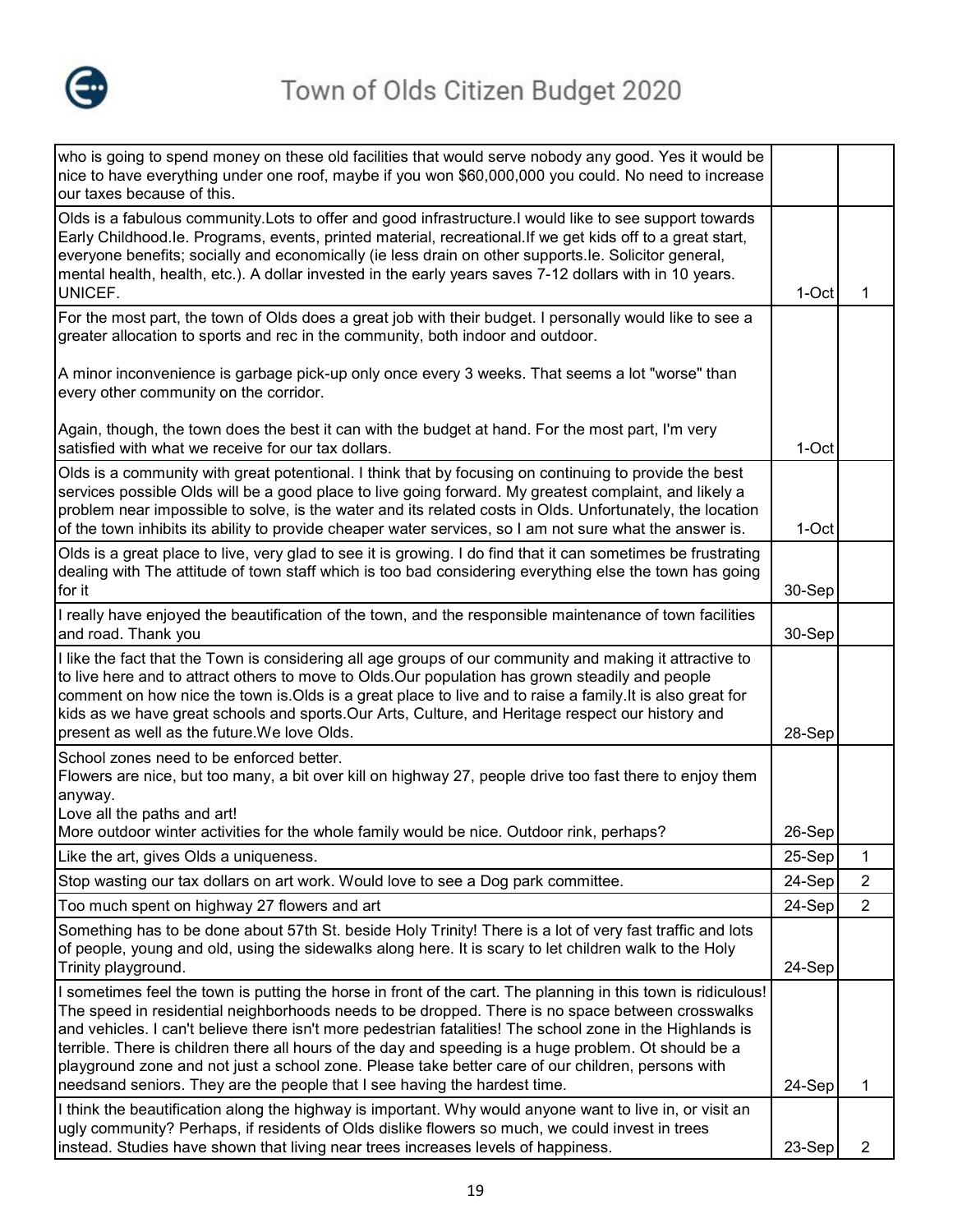

| I'm not sure if other commenters have had the misfortune of living somewhere with no schools or<br>healthcare services, grocers, or gas stations, let alone all of the fantastic amenities and services<br>offered in Olds and by the municipality. The Bergen Rocks are a very weird, albeit funny installation<br>and I wouldn't have chosen them, but art is subjective and important nonetheless.                                                                                                                                                                        |        |                |
|------------------------------------------------------------------------------------------------------------------------------------------------------------------------------------------------------------------------------------------------------------------------------------------------------------------------------------------------------------------------------------------------------------------------------------------------------------------------------------------------------------------------------------------------------------------------------|--------|----------------|
| I think we need to stop with all the planters and flowers along the highway. Waste of money and time. I<br>also feel like no one on the council including the mayor is listening when you have a complaint. They<br>just hope you give up trying to bring it to their attention.Plus the thing I have the hardest thing with is<br>the cost of water here.I have lived several places and the water here is the grossest and most<br>expensive.                                                                                                                              | 23-Sep | 1              |
| The home based business license should be less than commercial, because they are less privileged.<br>They are ridiculously high and no one is happy about it.                                                                                                                                                                                                                                                                                                                                                                                                                | 20-Sep | $\overline{2}$ |
| Fund the museum properly and give it the space it was promised. The library needs funding to<br>enhance a community feel. More snow removal. Especially in the close sections because they are<br>entirely skipped.                                                                                                                                                                                                                                                                                                                                                          | 20-Sep | 1              |
| start leading in a professional matter where you treat the taxpayers money responsibly and not like a<br>bunch of spoiled kids who believe there is no end to the money. \$18 million indebt for O-net is enough<br>of a burden for the people of olds, NO MORE DEBT until it is proven that O-net is capable of paying off<br>this money!!!!!                                                                                                                                                                                                                               | 19-Sep | 6              |
| Continue to have surveys like this and open communication with the public                                                                                                                                                                                                                                                                                                                                                                                                                                                                                                    | 19-Sep | 4              |
| Statues going west of town along with the current amount of flower baskets are a waste of tax payers<br>money, the statues serve no purpose where they are located, from feedback that ive received, no one<br>cares either.                                                                                                                                                                                                                                                                                                                                                 | 18-Sep | 4              |
| I'd like to see a change in the antiquated thinking of Town Council. Perhaps it's time for some new<br>blood?                                                                                                                                                                                                                                                                                                                                                                                                                                                                | 16-Sep |                |
| Neighbourhood BBQ trailer a waste of tax dollars                                                                                                                                                                                                                                                                                                                                                                                                                                                                                                                             | 16-Sep | 1              |
| Neighborhood BBQ's were a fantastic idea, but poorly executed! was stunned to see there was no<br>signage entering the neighborhood on the BBQ day.                                                                                                                                                                                                                                                                                                                                                                                                                          | 16-Sep | 1              |
| Too many flowers, sculptures, neighbourhood bbq's and now "Oliver":: don't pay for this kind of stuff<br>with my tax dollars!!                                                                                                                                                                                                                                                                                                                                                                                                                                               | 14-Sep | 1              |
| Now having grandkids.I feel the Frank Wong playground/park is way past due for an upgrade. There<br>are a lot of kids in the area and they need a safe place to play.                                                                                                                                                                                                                                                                                                                                                                                                        | 13-Sep | 6              |
| The town needs to reduce it's staff of suits and get some good hands on people that have common<br>sense, are capable, and desire to communicate with residents as part of problem solving. Some very<br>common statements are "why is the town doing that - what a waste - that won't solve anything - if they<br>would have only asked we could have told them how to fix that."The town does a pretty good job<br>despite some of their managers!                                                                                                                         | 12-Sep | 3              |
| PLEASE pave the small gravel access road on the south side of hwy 27 and open the intersection that<br>is currently barricaded. It will take pressure off the hwy 27 / 65 Ave intersection and reduce traffic that<br>our emergency vehicles need to contend with. There is no need to wait for Loblaws to figure out how to<br>develop the rest of their property, the access road is maintained by the town not Loblaws. Pave it and<br>open the intersection!                                                                                                             | 12-Sep | 3              |
| I am concerned with borrowing over the debt limit. This limit was set to ensure that municipalities do not<br>get over extended. I am also concerned about Onet and the amount of debt they are carrying. We need<br>to live within the amount of revenue generated through grants and taxes and if we can't please don't<br>borrow money to make up for the difference.I think provincial funding is going to be reduced and you<br>will have some tough decisions to make.I am happy with the services I receive for the taxes I pay and<br>Olds is a great place to live. | 11-Sep |                |
| Please do not borrow 10 million dollars for something we can not afford. Use what we have until we can<br>afford to replace with known costs.                                                                                                                                                                                                                                                                                                                                                                                                                                | 11-Sep |                |